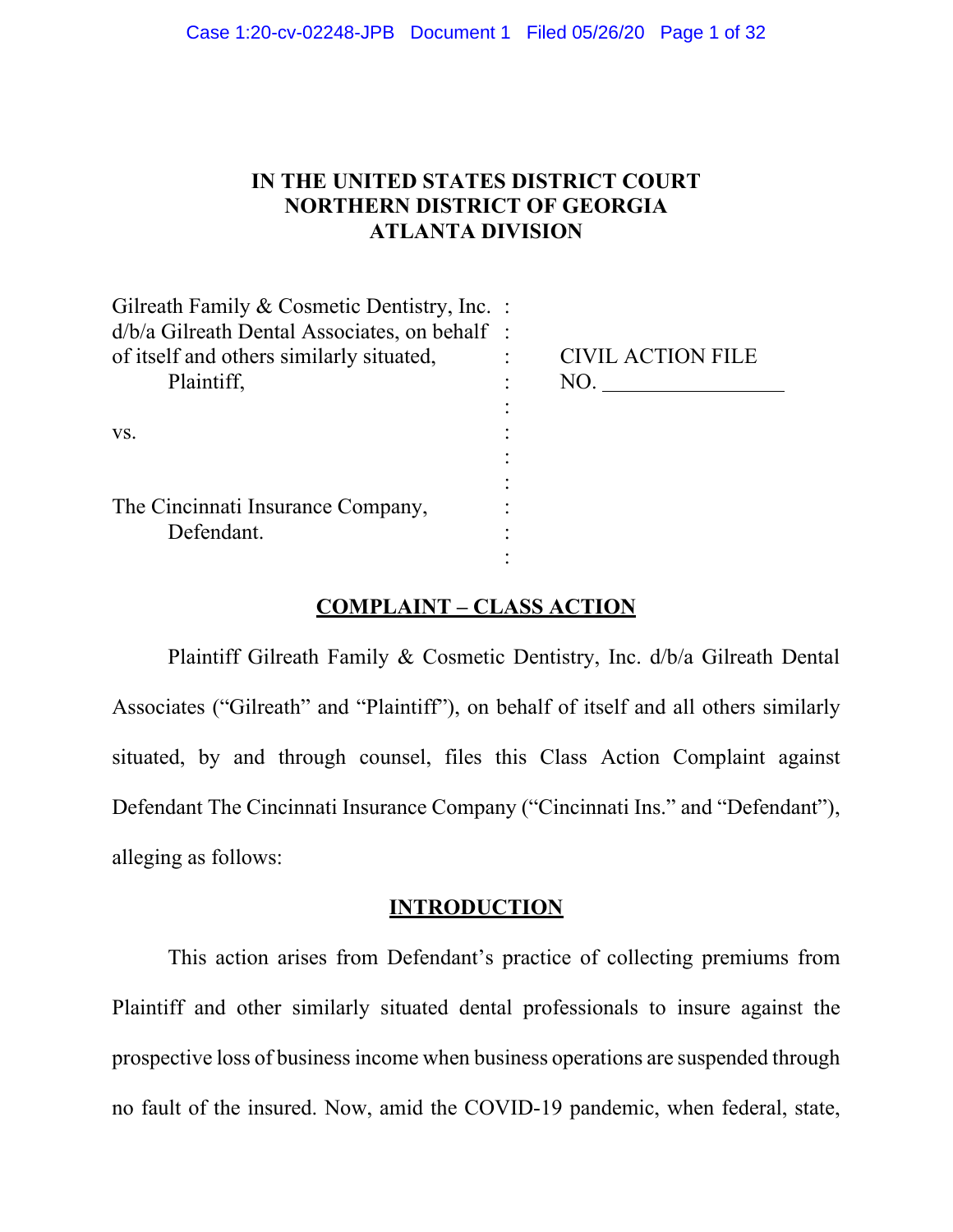and local government "stay at home" orders and social distancing guidelines and recommendations have affected approximately 95% of the U.S. population to prohibit all non-essential and elective medical procedures, Defendant is denying dental office's business income loss claims, asserting that COVID-19 is not a covered loss. But as shown by the policy terms and conditions on the policy issued to Plaintiff and others similarly situated, the business income losses attributed to COVID-19 are covered by the policy language and due to be paid.

### **PARTIES, JURISDICTION, & VENUE**

1. Plaintiff Gilreath is a Georgia Corporation that maintains its principal business address in Cobb County, Georgia.

2. Defendant Cincinnati Ins. is an Ohio for-profit insurance company with its principal place of business in Cincinnati, Ohio.

3. Defendant Cincinnati Ins. is authorized by the Office of Insurance and Safety Fire Commissioner to sell Property & Casualty in Georgia. Defendant Cincinnati Ins. maintains its registered agent in Gwinnett County, Georgia, located in Northern District of Georgia.

4. This Court has subject matter jurisdiction pursuant to the Class Action Fairness Act of 2005 ("CAFA"), 28 U.S.C. § 1332(d). The amount in controversy exceeds the sum of \$5,000,000 exclusive of interest and costs, there are more than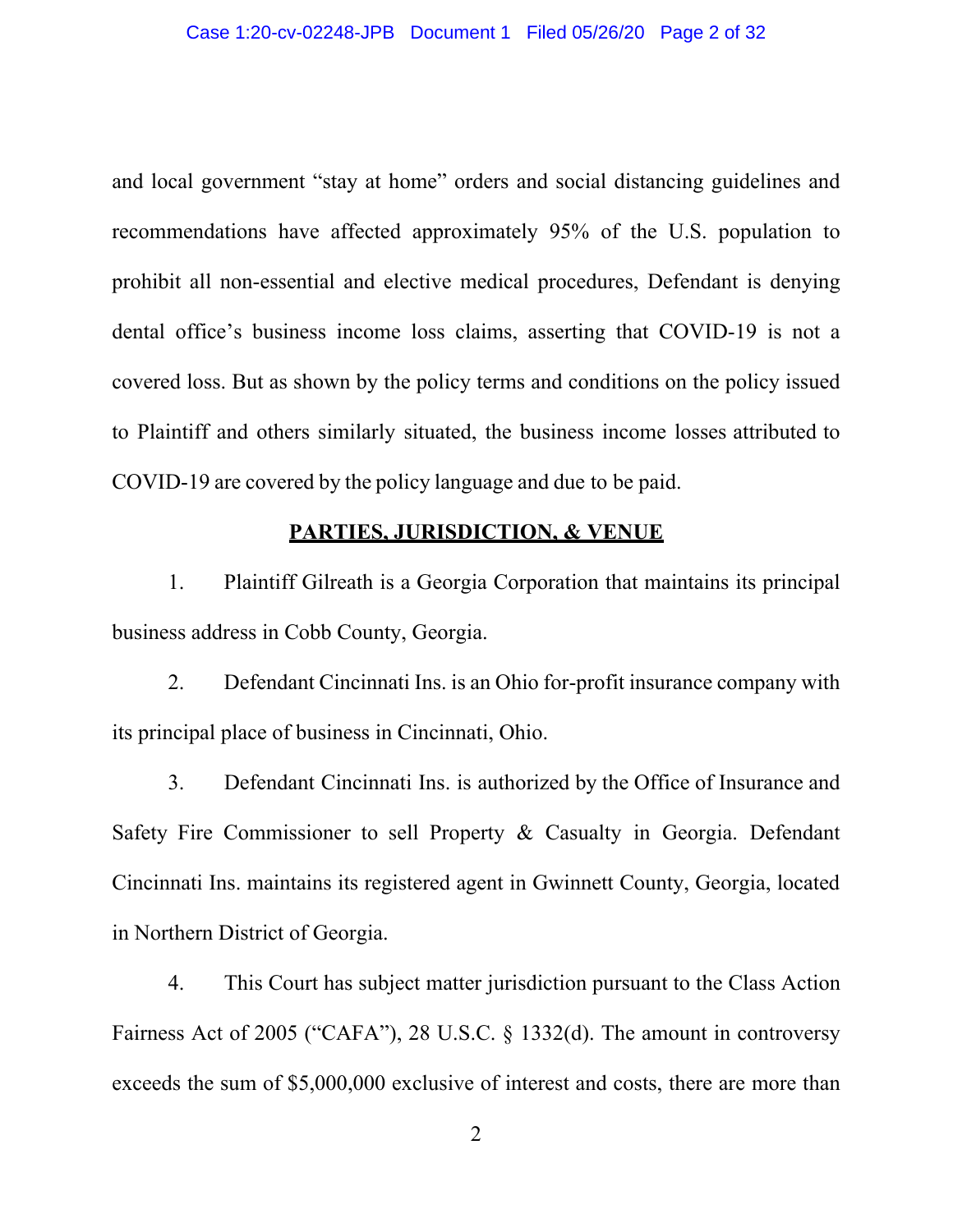100 putative class members ("class members"), and minimal diversity exists because many class members are citizens of a different state than Defendant.

5. This Court has personal jurisdiction over Defendant because Defendant maintains a registered agent in Gwinnett County, Georgia.

6. This Court has personal jurisdiction over Defendant because Defendant is authorized to sell insurance in Georgia, regularly conducts business in Georgia, and has sufficient minimum contacts in Georgia.

7. Defendant intentionally availed itself of this jurisdiction by marketing and selling insurance products and services in Georgia, and by accepting and processing payments for those products and services within Georgia.

8. Venue is proper in this Court pursuant to 28 U.S.C. §1391, because a substantial part of the events, acts and omissions giving rise to Plaintiff's claims occurred in this District.

# **GENERAL ALLEGATIONS**

#### **The Policy and Its Language**

9. Defendant Cincinnati Ins. sells a variety of insurance products stating that it is "in the business of helping when disaster strikes – helping policyholders recover financially; helping families and businesses restore their lives and livelihoods; helping communities regain a sense of stability." See, Cincinnati Ins.'s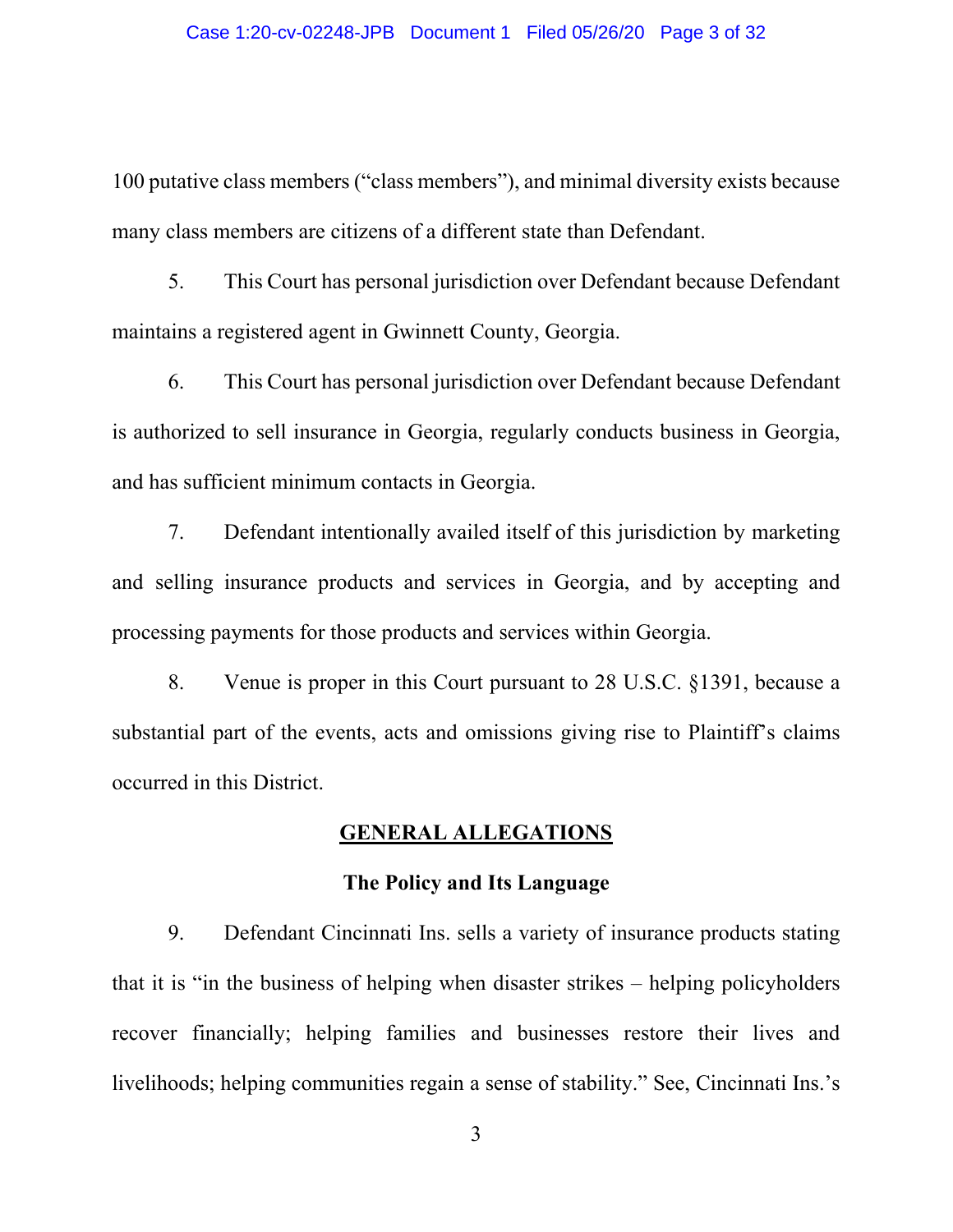website "About Us" page (www.cinfin.com/about-us) (last visited May 26, 2020).

10. Defendant Cincinnati Ins. claims that it looks "to pay all that is due under [the policyholders'] policy after a covered loss." *Id.*

11. Defendant Cincinnati Ins. markets itself by representing that "[w]hen it comes to paying claims, we'll look for coverage – not exceptions, helping to keep your business running in the event of a claim." See, Cincinnati Ins.'s website "Businesses" page (www.cinfin.com/business-insurance) (last visited May 26, 2020).

12. Defendant Cincinnati Ins. markets and sells business insurance expressly to dentists and dental practices through its "Dentist's Package."

13. Defendant Cincinnati Ins. markets and offers to dentists and dental practices business income insurance ("BII") in order to:

- a. Pay valued daily loss of income up to \$500 per day (up to 30 days);
- b. Pay excess over the valued daily loss of actual loss sustained that is documented (up to 12 consecutive months);
- c. Replace lost rental income based on actual loss sustained (up to 12 consecutive months);
- d. Pay extra expenses necessary to continue operations, based on actual loss sustained (up to 12 months); and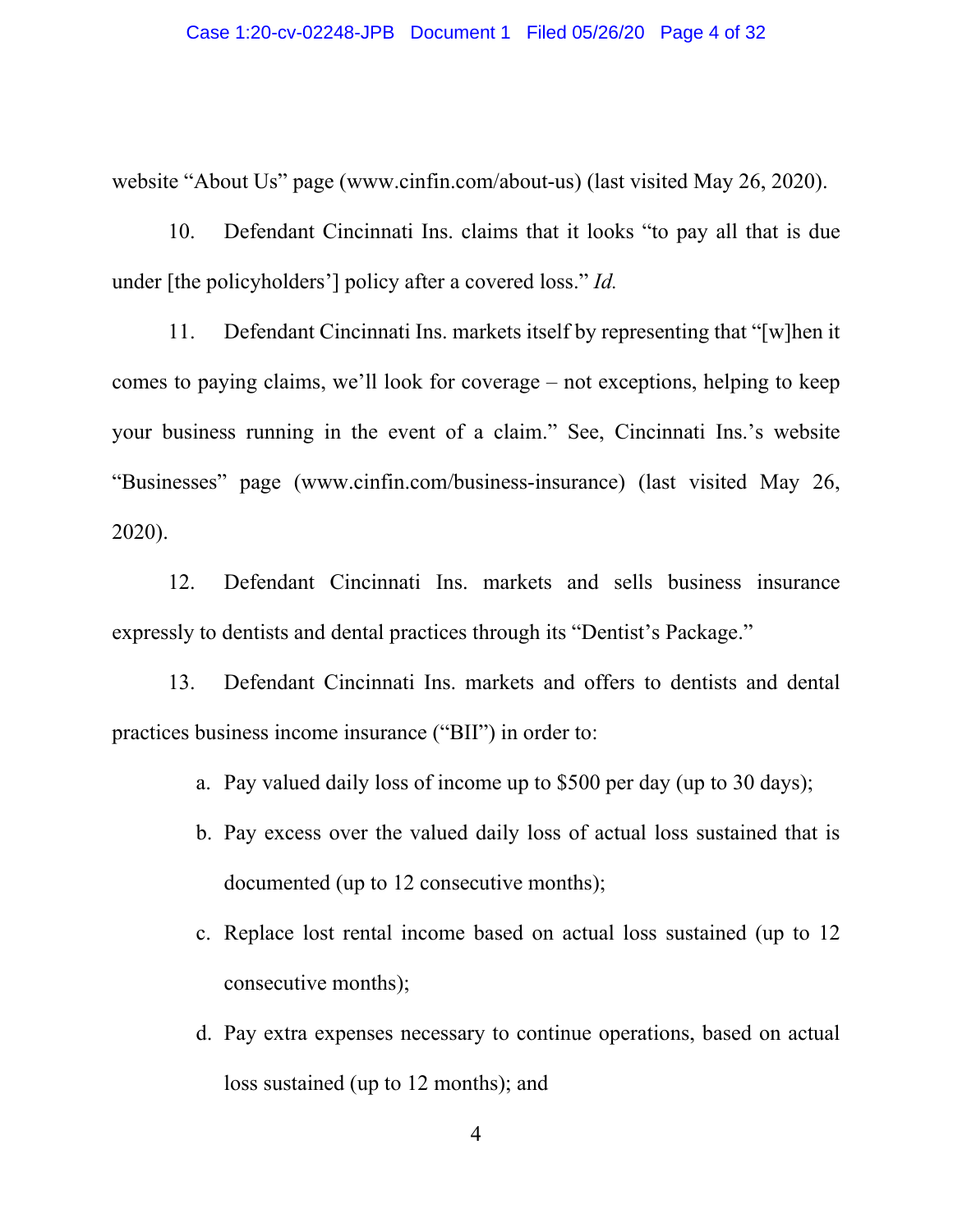e. Provide extended business income based on actual loss sustained (up to 12 months).

14. Plaintiff Gilreath is a dental practice located at 200 White Street, Marietta in Cobb County, Georgia, that has provided dental care to its patients for nearly 50 years.

15. Plaintiff Gilreath employs two dentists and 10 full time staff to serve all patient populations and provides a range of dental services, including but not limited to, general and cosmeticdentistry to families and individuals throughout the community.

16. Understanding that certain events outside its control could lead to an interruption of business and lost revenue, Plaintiff Gilreath purchased a policy of insurance from Defendant Cincinnati Ins. ("the policy") being policy number ECP 028 41 48. See, Ex. A, The Policy.

17. The policy has effective dates of October 29, 2017 through October 29, 2020. *Id.*

18. Plaintiff faithfully paid policy premiums to Defendant specifically to provide, among other things, additional coverages in the event of business interruption or closures by order of civil authority.

19. At all times material to this action, the policy was in full force and

5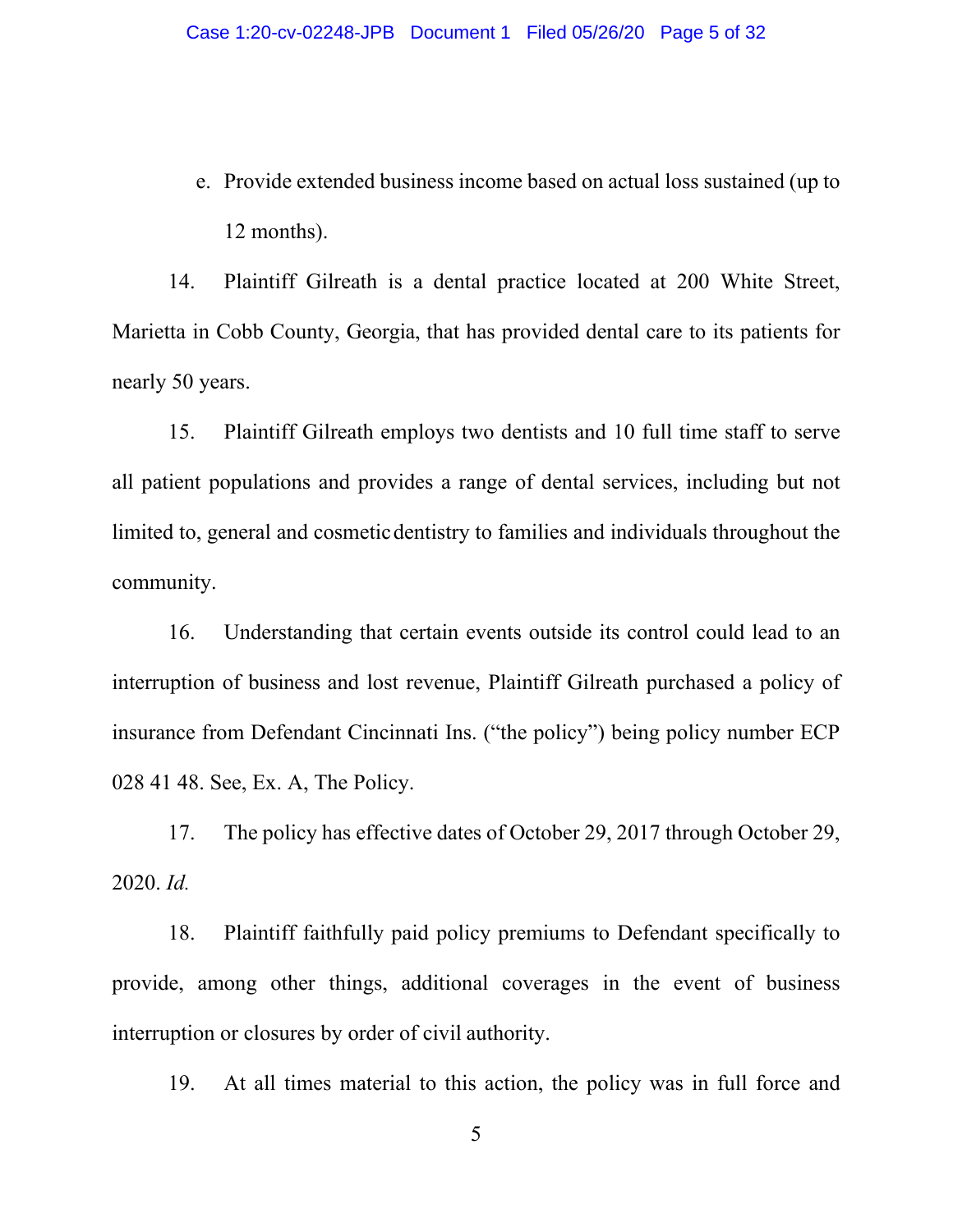effect.

20. The policy includes "Business Income" coverage which promises to pay for loss due to the necessary suspension of operations following a loss. Ex A, Business Income (And Extra Expense) Coverage Form, pdf page 105.

21. The policy includes "Civil Authority" coverage which promises to pay for loss caused by the action of a civil authority that prohibits access to the Covered Property. *Id.*, policy page 2 of 9 (pdf page 106).

22. The policy also provides "Extra Expense" coverage, which promises to pay the expense incurred to minimize the suspension of business and to continue operations. Ex. A, policy page 1 of 9 (pdf page 105).

23. Unlike some policies that provide Business Income coverage (also referred to as "business interruption" coverage), the policy does not include, and is not subject to, any exclusion for losses caused by the spread of viruses or communicable diseases.

24. In the Business Income (and Extra Expense) Coverage Form, Defendant agreed to pay for Plaintiff's actual loss of Business Income sustained due to the necessary suspension of its operations during the "period of restoration" caused by direct physical loss or damage. A "slowdown or cessation" of business activities at the Covered Property is a "suspension" under the policy, for which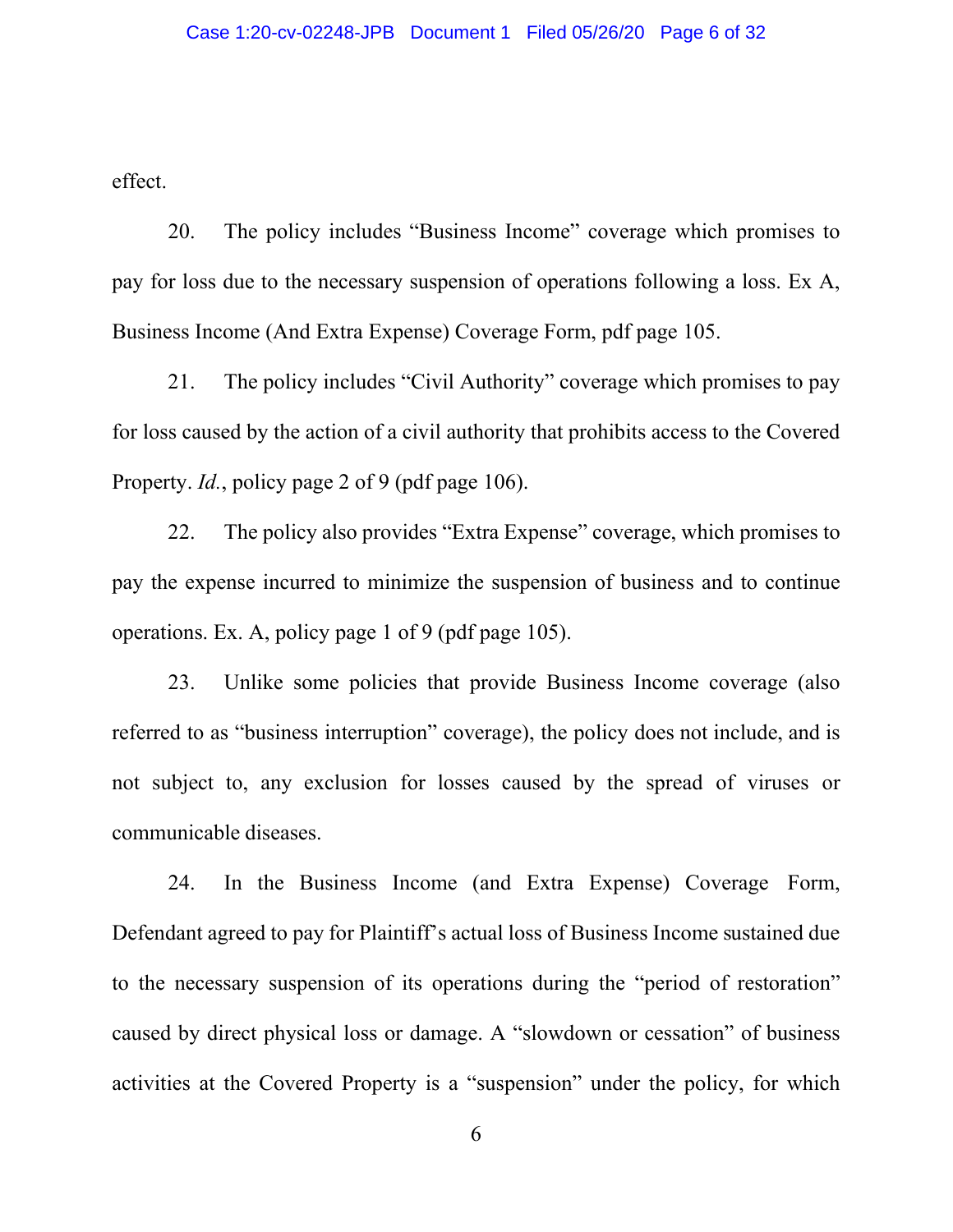#### Case 1:20-cv-02248-JPB Document 1 Filed 05/26/20 Page 7 of 32

Defendant agreed to pay for loss of Business Income during the "period of restoration" that begins at the time of direct physical loss or damage. Ex. A, policy page 9 of 9 (pdf page 113).

25. "Business Income" means net income (or loss) before tax that Plaintiff and the other Class Members would have earned if no physical loss or damage had occurred, taking into account normal operating expenses incurred. Ex. A, policy page 5 of 9 (pdf page 109).

26. In the Business Income (and Extra Expense) Coverage Form, Defendant also agreed to pay necessary Extra Expense that its insureds incur during the "period of restoration" that the insureds would not have incurred if there had been no direct physical loss or damage to the Covered Property. Ex. A, policy page 1 of 9 (pdf page 105).

27. "Extra Expense" includes expenses to avoid or minimize the suspension of business, continue operations, and to repair or replace property. *Id.*

28. In the Business Income (and Extra Expense) Coverage Form, Defendant also agreed to "pay for the actual loss of 'Business Income'" that Plaintiff sustains "and necessary Extra Expense . . . caused by action of civil authority that prohibits access to" the Covered Property when a Covered Cause of Loss causes damage to property near the Covered Property, the civil authority prohibits access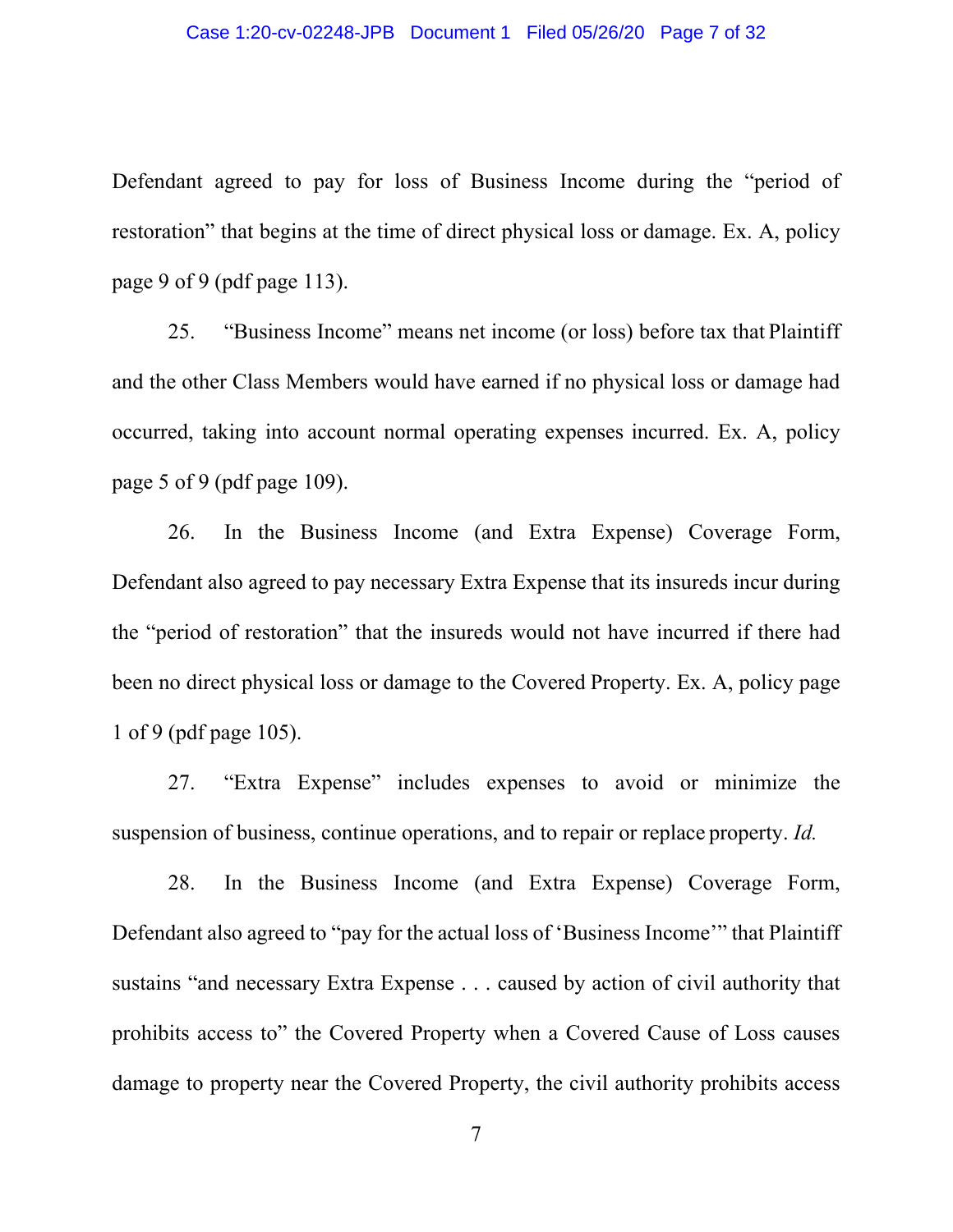to property immediately surrounding the damaged property, the Covered Property is within the prohibited area, and the civil authority action is taken "in response to dangerous physical conditions." Ex. A, policy page 2 of 9 (pdf page 106).

# **The COVID-19 Pandemic and Plaintiff's Required Suspension of Business Operations**

29. On March 11, 2020, the World Health Organization declared that COVID-19 constituted a global pandemic.

30. The scientific community, and those personally affected by the virus, recognize COVID-19 as a cause of real physical loss and damage. It is clear that contamination of Plaintiff's Covered Property would be a direct physical loss requiring remediation to clean the surfaces of the Covered Property.

31. The National Institutes of Health issued warnings that the virus that causes COVID-19 remains stable and transmittable in aerosols for up to three hours, up to four hours on copper, up to 24 hours on cardboard, and up to two to three days on plastic and stainless steel. See, March 17, 2020 New Release, "New Coronavirus Stable for Hours On Surfaces" (www.nih.gov/news-events/news-releases/newcoronavirus-stable-hours-surfaces) (last visited May 26, 2020).

32. The presence of COVID-19 has caused civil authorities throughoutthe country, including civil authorities in Georgia with jurisdiction over Plaintiff, to issue orders requiring the suspension of business at a wide range of establishments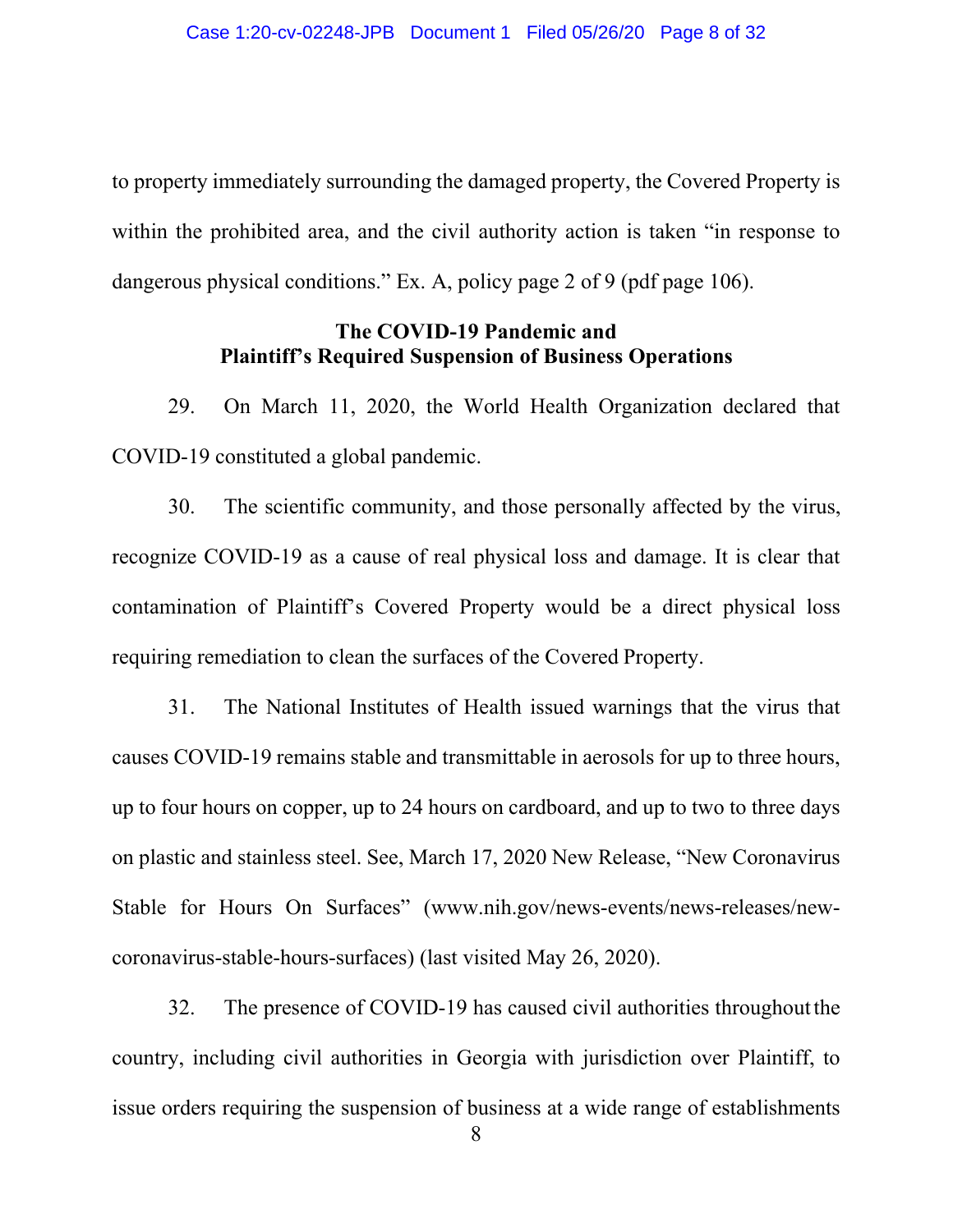(the "Closure Orders").

33. In early March 2020, the Georgia Department of Public Health determined that COVID-19 "is spreading throughout communities" and laboratory testing confirmed more than 60 cases of COVID-19 had surfaced in Georgia, requiring the implementation of certain restrictions to limit the spread.

34. On March 14, 2020, Georgia Governor Brian Kemp declared a Public Health State of Emergency and, April 2, 2020 issued an Executive Order, requiring "all residents and visitors of the State of Georgia are required to shelter in place within their homes or places of residence ... taking every possible precaution to limit social interaction to prevent the spread or infection of COVID-19 to themselves or any other person…." State of Georgia Exec. Order No. 04.02.20.01 (April 2, 2020) (gov.georgia.gov/executive-action/executive-orders/2020-executive-orders) (last visited May 26, 2020).

35. On March 18, 2020, the Centers for Medicare and Medicaid Services ("CMS") released recommendations on Adult Elective Surgeries andNon-Essential Medical, Surgical, and Dental Procedures During COVID-19 Response. These recommendations directed all medical providers, including dentists, delay all elective surgeries and non-essential medical, surgical, and dental procures during the 2019 COVID-19 outbreak. "CMS Releases Recommendations on Adult Elective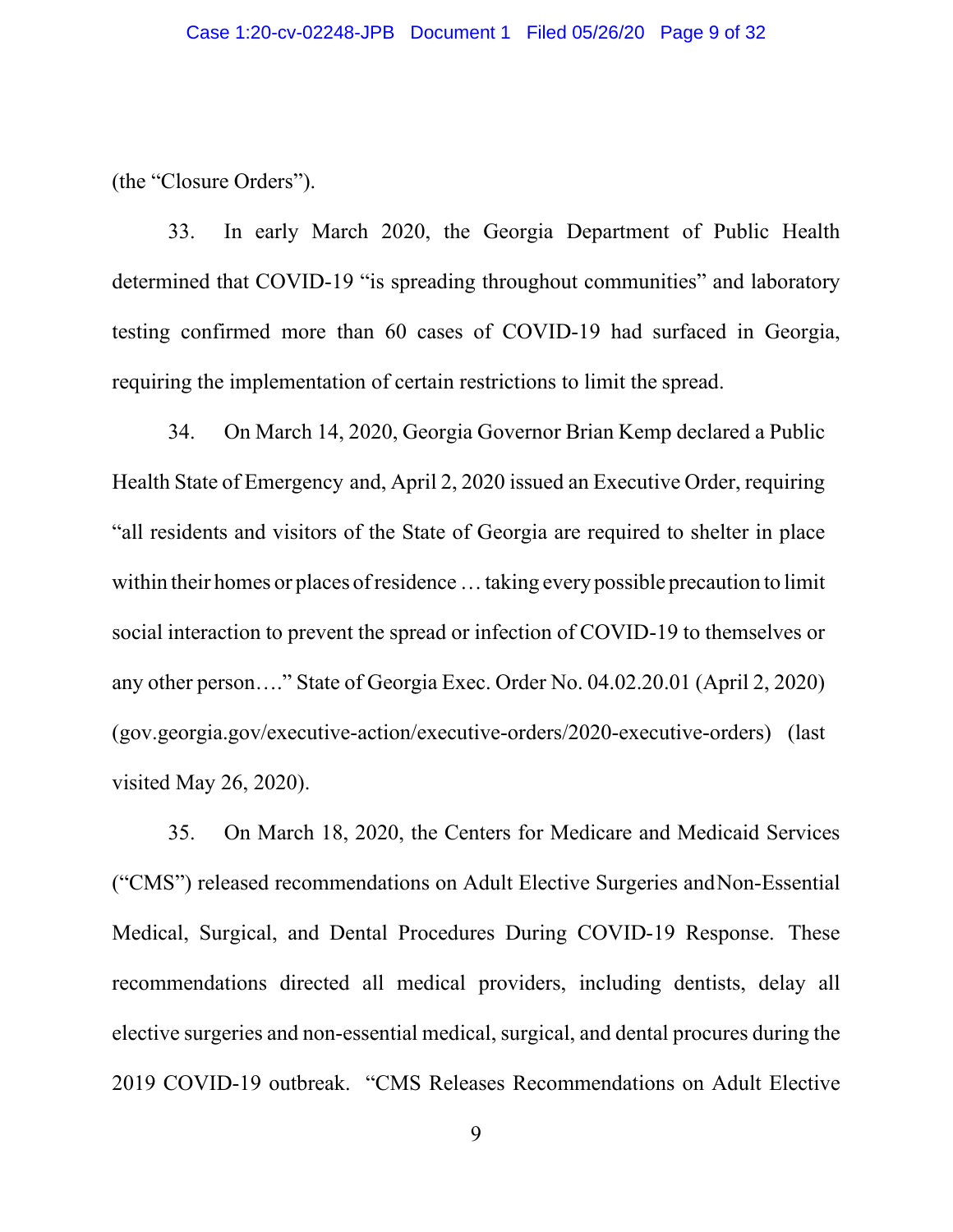Surgeries, Non-Essential Medical, Surgical, and Dental Procedures During COVID-19 Response" (www.cms.gov/newsroom/press-releases/cms-releasesrecommendations-adult-elective-surgeries-non-essential-medical-surgical-anddental) (last visited May 26, 2020).

36. Further mandates to cancel or postpone elective and routine medical procedures were issued by bodies and licensing boards governing dental practices, including the CMS, American Dental Association ("ADA"), the American Medical Association ("AMA"), and the Georgia Dental Association ("GDA"),

37. Again, on April 7, 2020, to "limit exposure of patients and staff to the virus that causes COVID-19," CMS recommended the cancellation or postponement of all non-emergent, elective treatment, and preventive medical services for patients of all ages. "Non-Emergent, Elective Medical Services, and Treatment Recommendations" (www.cms.gov/files/document/cms-non-emergent-electivemedical-recommendations.pdf) (last visited May 26, 2020).

38. On April 8, 2020, the CDC issued further guidelines for dental practices related to elective and routine operations, recommending all dental facilities postpone elective procedures, surgeries, and non-urgent dental visits for the foreseeable future. For other healthcare facilities, CDC guidelines called for the rescheduling of all non-urgent outpatient visits and elective surgeries.

10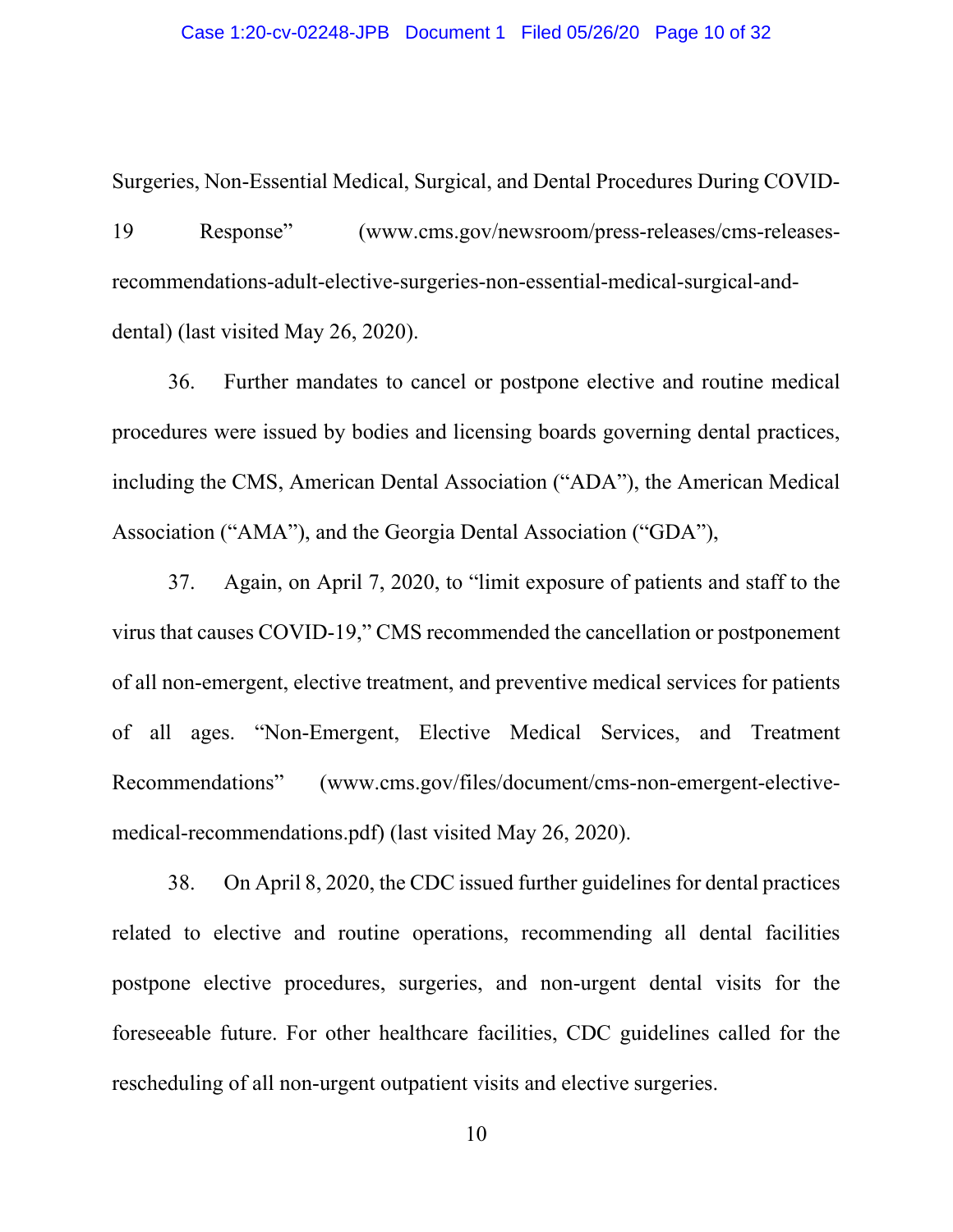39. The Closure Orders, association bulletins, governmental guidelines, recommendations, and directives consistently and unfailingly mandated dental practices to cancel or postpone treatment of all non-emergent patients. The goal of such measures was to prevent transmission of a known, dangerous virus deeply persistent in communities, cities, counties, and all states across the United States.

40. According to the CDC, the virus that causes COVID-19 is known to remain live and viable for hours and days on "surfaces made from a variety of chemicals," including surfaces commonly found in dentist and physician offices and can be spread by asymptomatic members of the public.

41. In Georgia, at the time of the filing of this Complaint, there have been over 43,000 confirmed COVID-19 cases and over 1,800 deaths from COVID-19.

42. As a result of the proliferation and spread of COVID-19, and due to the resultant Declarations of Emergency, Executive Orders, and local mandates requiring the public to exercise strict social distancing practices, non-emergent, routine, and elective medical procedures were halted at all dental and medical practices in the state.

#### **Plaintiff's Loss – A Covered Cause of Loss and Plaintiff's Claim**

43. Plaintiff incorporates by reference the preceding paragraphs of the Complaint as if set forth herein verbatim.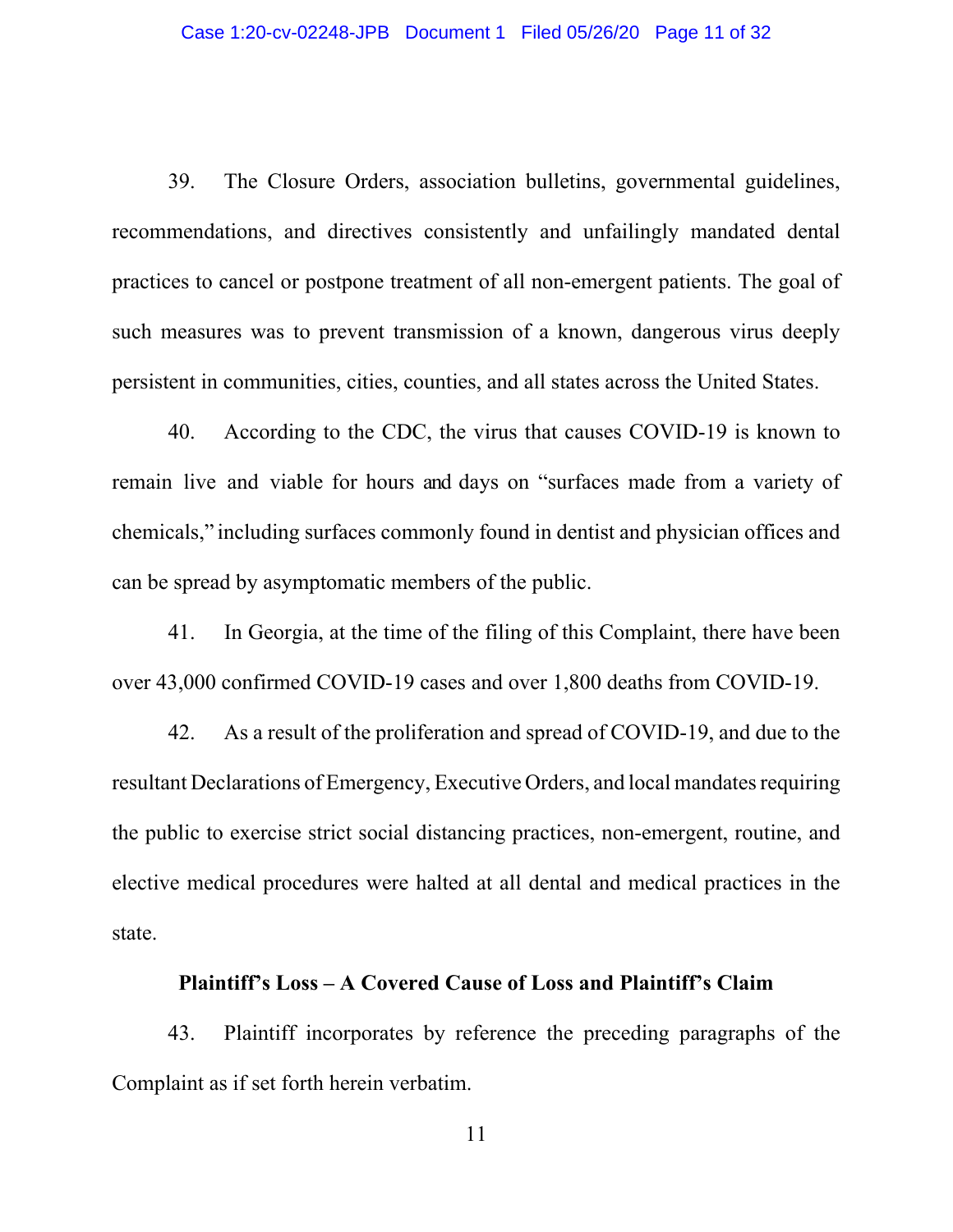44. Losses due to the COVID-19 virus pandemic are a Covered Cause of Loss that is not excluded under the policy.

45. The presence of virus or disease can constitute physical damage to property, as the insurance industry has recognized since at least 2006. When preparing so-called "virus" exclusions to be placed in some policies, but not others, the insurance industry drafting arm, Insurance Services Office Inc. ("ISO"), acknowledged the specter of business interruption claims arising from "the specter of pandemic." ISO Circular, "New Endorsements Filed to Address Exclusion of Loss Due to Virus or Bacteria", at pdf page 6 (July 6, 2006) (www.propertyinsurancecoveragelaw.com/files/2020/03/ISO-Circular-LI-CF-006- 175-Virus.pdf) (last visited May 26, 2020). The ISO circulated a statement to state insurance regulators that included the following:

> Disease-causing agents may render a product impure (change its quality or substance), or enable the spread of disease by their presence on interior building surfaces or the surfaces of personal property. When disease-causing viral or bacterial contamination occurs, potential claims involve the cost of replacement of property (for example, the milk), cost of decontamination (for example, interior building surfaces), and business interruption (time element) losses. Although building and personal property could arguably become contaminated (often temporarily) by such viruses and bacteria, the nature of the property itself would have a bearing on whether there is actual property damage.

*Id.* at pdf pages 6-7. The ISO acknowledges that reasonable claims for property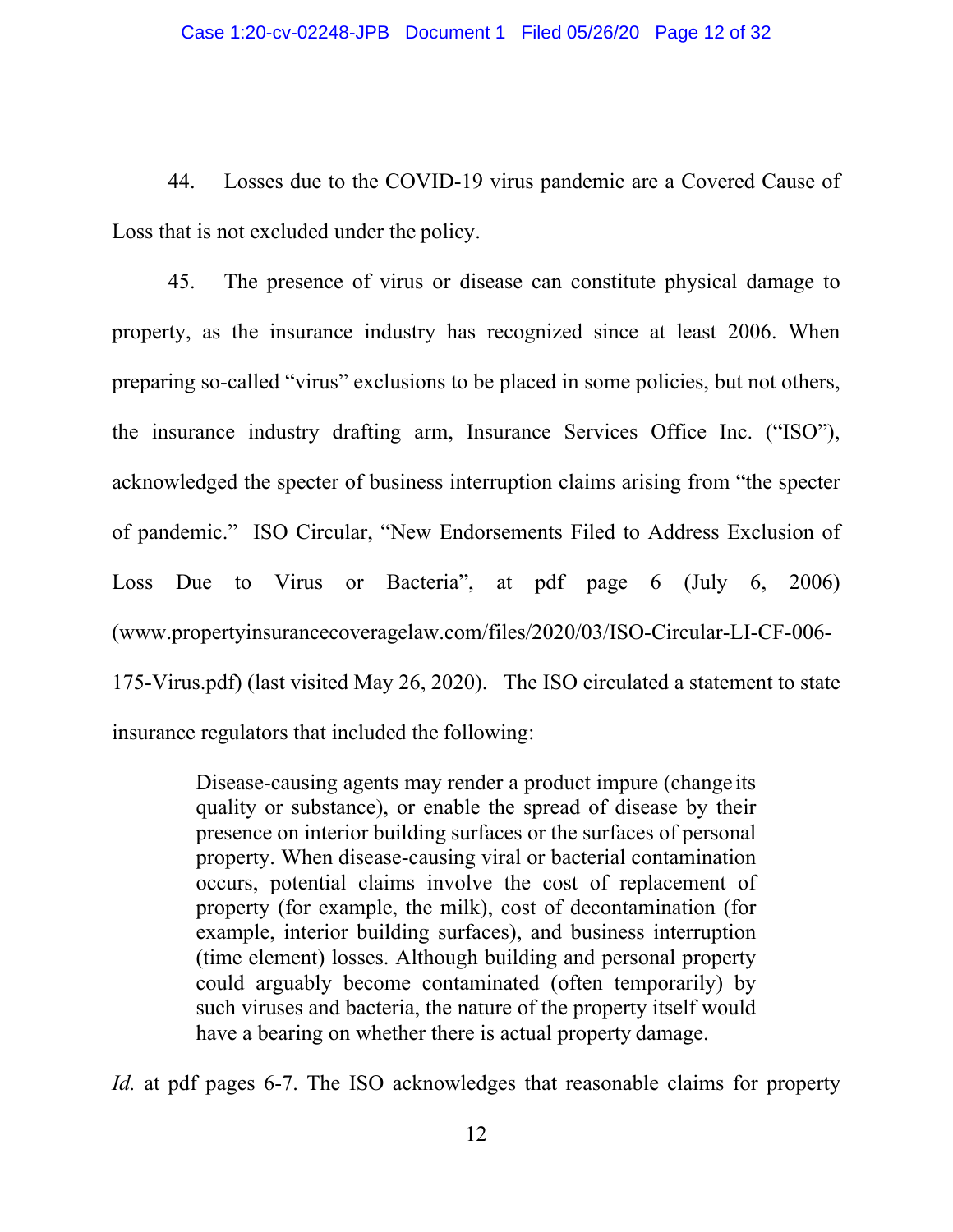damage and business interruption arising from pandemic can be made and therefore provides a virus or bacteria endorsement for insurers who seek to exclude virus and bacterial pandemics from business interruption coverage.

46. The COVID-19 pandemic caused direct physical loss of or damage to the Covered Property under the policy by denying use of and damaging the Covered Property and by causing a necessary suspension of operations during a period of restoration.

47. Further, the COVID-19 pandemic renders the Covered Property unsafe, uninhabitable, or otherwise unfit for its intended use, which constitutes direct physical loss.

48. Plaintiff'sloss of use of theCovered Property constitutes direct physical loss.

49. Beginning on or about March 14, 2020 as a result of the COVID-19 pandemic and the resultant closure orders issued by civil authorities in Georgia and the United States, Plaintiff was forced to suspend or reduce business operations at 200 White St., Marietta, Georgia with the exception of emergency dental procedures, which are a *di minimis* portion of Plaintiff's business. A substantial portion of Plaintiff's business income is derived from routine and elective dental procedures. Because people—staff, patients, community members, and others— frequent all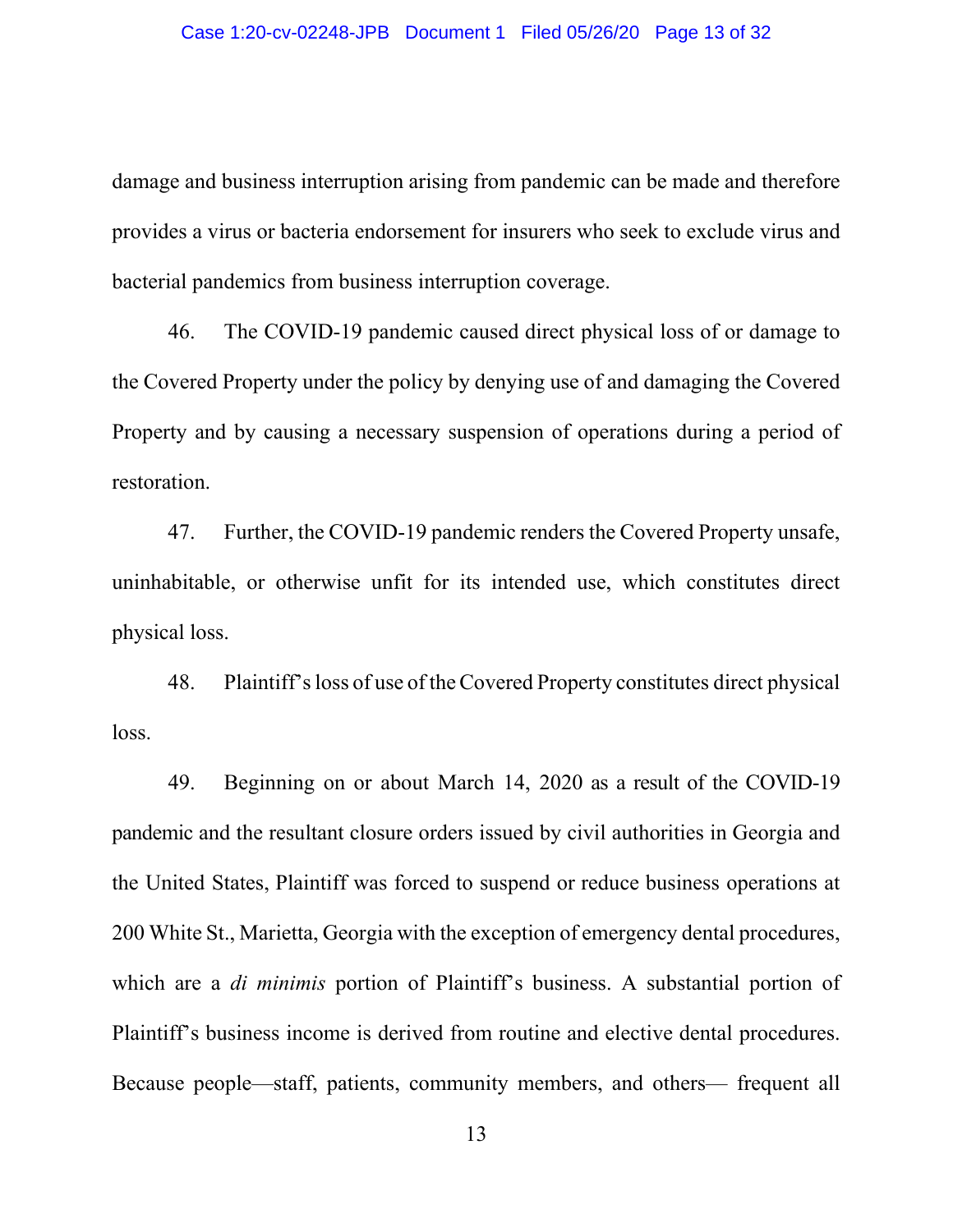areas of Plaintiff's property, there is an ever-present risk that the Covered Property is contaminated and would continue to be contaminated if the business remained open to the public.

50. Because Plaintiff's practice is conducted in an enclosed building, the Covered Property is more susceptible to being or becoming contaminated, as respiratory droplets are more likely to be retained on the Covered Property and fomites within, and remain viable for far longer as compared to other facilities with open-air ventilation.

51. Plaintiff's business is also highly susceptible to rapid person-toproperty transmission of the virus, and vice-versa, because the activities of the patients and the employees require them to interact in close proximity to the property and to one another. Also, dentistry requires personal contact between Plaintiff's employees and patients, which heightens the risk of COVID-19 transmission.

52. Thus, the virus physically impacts the Covered Property.

53. Plaintiff made a claim with Defendant under its policy for business interruption coverage, including business income losses and extra expenses incurred.

54. On May 13, 2020, Defendant forwarded to Plaintiff a reservation of rights stating:

> [T]here must be direct physical loss or damage to Covered Property caused by a covered cause of loss in order for the claim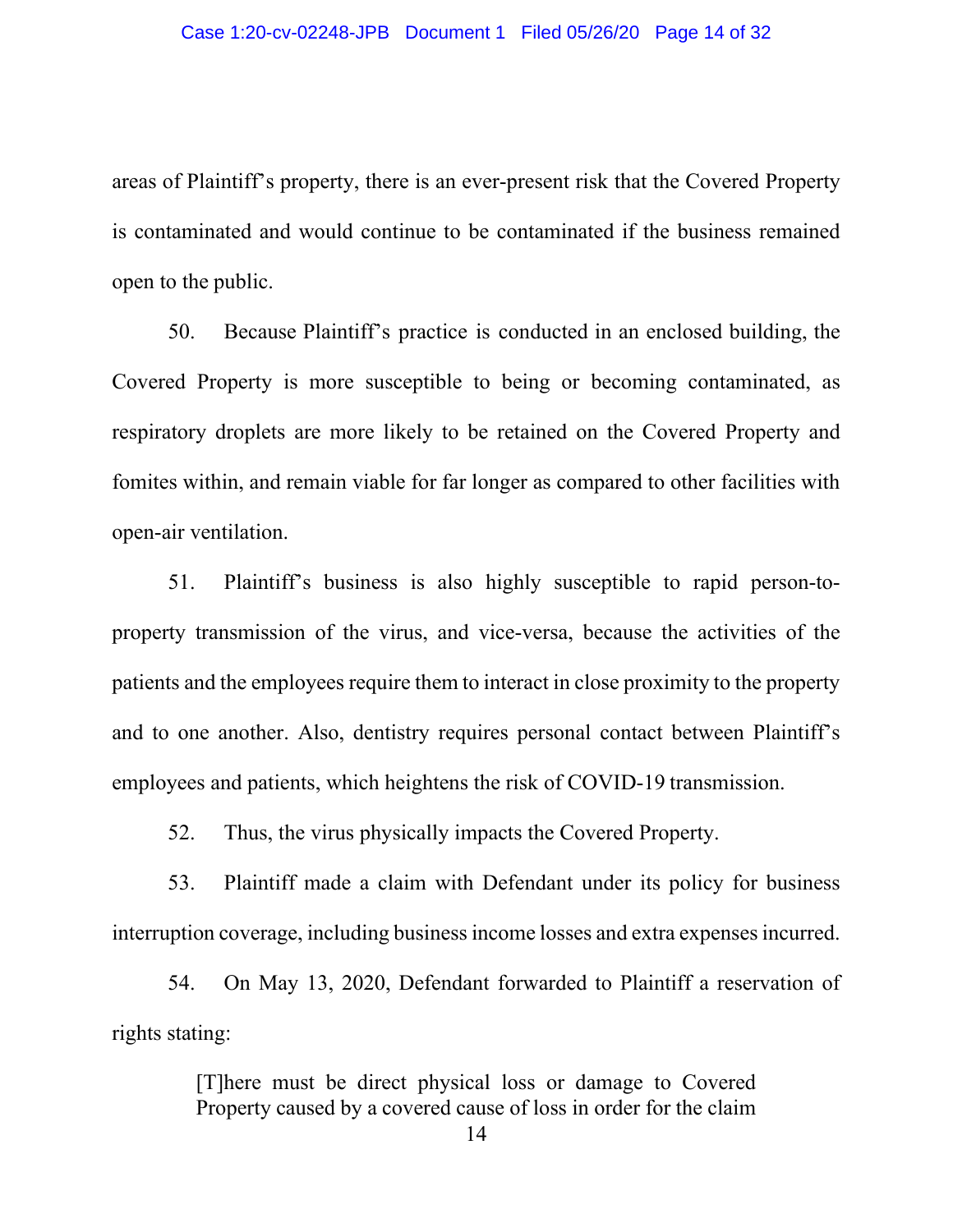to be covered. Covered Property generally entails your premises and business personal property. Direct physical loss or damage generally means a physical effect on Covered Property, such as a deformation, permanent change in physical appearance or other manifestation of a physical effect. Your notice of claim indicates that your claim involves Coronavirus [a.k.a. COVID-19]. However, the fact of the pandemic, without more, is not direct physical loss or damage to property at the premises.

Ex. B, Reservation of Rights Letter, page 2.

55. However, the policy makes no mention of a "physical effect" requirement (such as deformation, permanent change in physical appearance or other manifestation of a physical effect) to establish a covered loss under the policy.

56. Defendant, in its reservation of rights, further stated:

There are certain key elements to this coverage that are your burden to show to us. These are: damage to property other than your own that was caused by a covered cause of loss; access to the area immediately surrounding the other, damaged property is prohibited by civil authority; and the action of the civil authority is taken in response to dangerous physical conditions resulting from the damage to the other property.

*Id.*, page 7.

57. On May 20, 2020, Plaintiff provided information to Defendant regarding the claim including:

- a. Governor Kemp's March 14, 2020 declaration of a Public Health Emergency;
- b. Governor Kemp's April 2, 2020 Executive Order;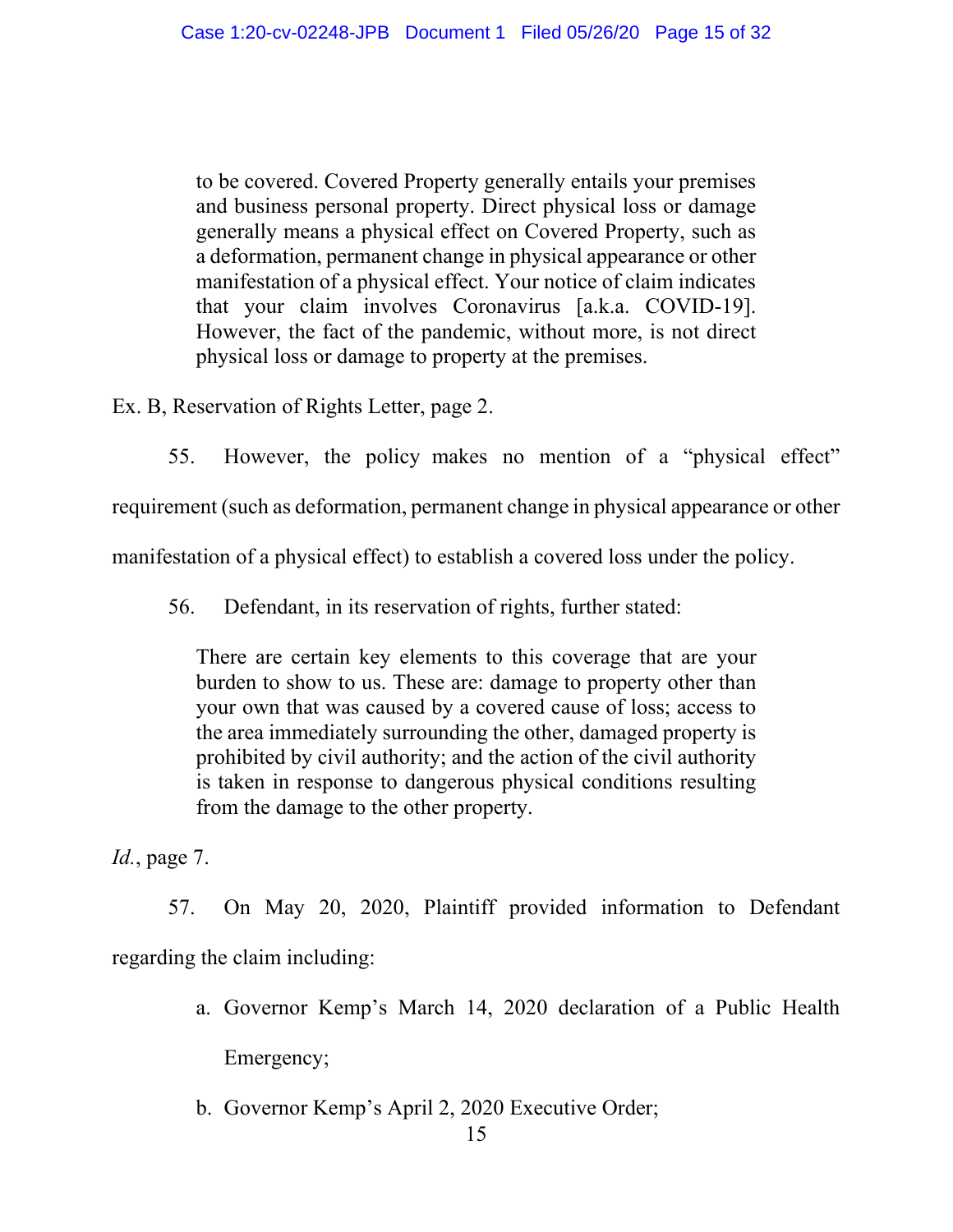- c. The Centers for Medicare and Medicaid Services March 18, 2020 recommendations regarding COVID-19;
- d. The American Dental Association's guidelines (which were incorporated by reference into other Orders); and
- e. The CDC's recommendations to limit treatment to emergency care.

Ex. C, Denial of Coverage Letter, page 2 (listing the information Defendant received from Plaintiff).

58. On May 20, 2020 (the same day that Plaintiff provided information to Defendant), Defendant denied the claim stating:

- a. The policy required direct physical loss or damage to Covered Property at the premises or within 1,000 feet of those premises;
- b. Coverage was excluded by a pollutants exclusion in the policy; and
- c. There was no coverage for Civil Authorities action because there is "no evidence that the order was entered because of direct damage to property at other locations or dangerous physical conditions at other locations" and "the order does not restrict access to the area immediately surrounding your premises."

See, Ex. C, Denial of Coverage Letter.

# **CLASS ACTION ALLEGATIONS**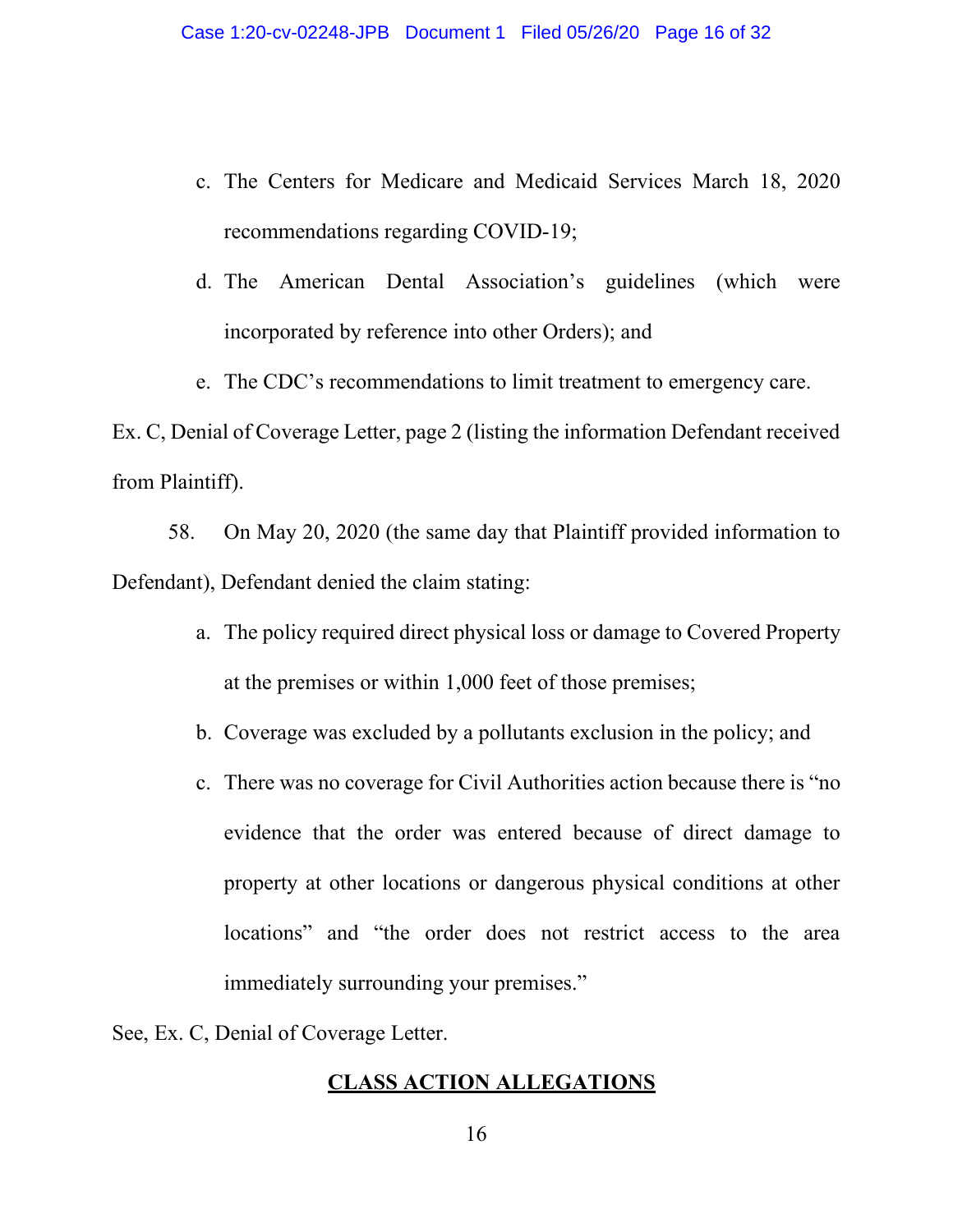59. The Cincinnati Ins. policies insuring all class members at issue in this case were uniform, with the same or substantially similar material language

60. The policies at issue in this case do not vary substantially from policyholder to policyholder.

61. The class member policies at issue in this case do not exclude viruses or communicable diseases.

62. Pursuant to Fed. R. Civ. P.  $23(b)(2)$  and  $(b)(3)$ , as applicable, and  $(c)(4)$ , Plaintiff seek class certification of the following Georgia class (the "Class"):

# **THE CLASS**

**All persons who practice dentistry and/or dental practice groups in Georgia who purchased from Defendant a Business Owner policy of insurance, with Business Income, Civil Authority, and/or Extra Expense coverage, who were subject to federal recommended guidelines or state directives to limit, suspend, or cancel non-emergent and elective procedures during the COVID-19 pandemic.**

63. The Class asserts claims against Defendant for Breach of Contract for Business Income coverage (Count I), Breach of Contract for Civil Authority Coverage (Count II), Breach of Extra Expense Coverage (Count III), Declaratory Relief (Count IV), and Expenses of Litigation (Count V).

64. Pursuant to Fed. R. Civ. P. 23 (b)(2) and (b)(3), as applicable, and (c)(4), Plaintiff seeks certification of claims brought under Georgia law.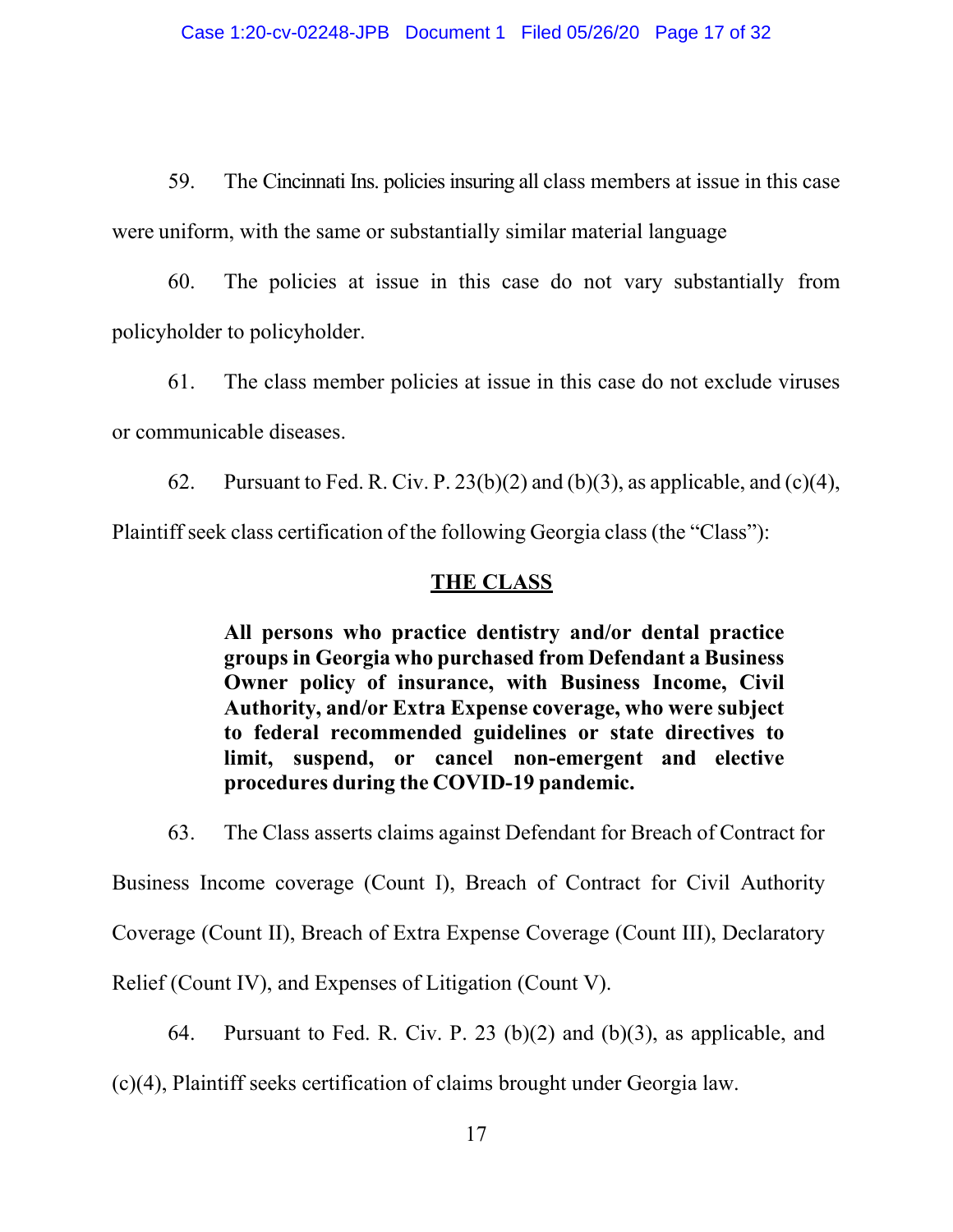65. Excluded from the Class are Defendant, any entity in which Defendant has a controlling interest, and Defendant' officers, directors, legal representatives, successors, subsidiaries, and assigns. Also excluded from the Class are any judicial officer presiding over this matter, members of their immediate family, and members of their judicial staff, and any Judge sitting in the presiding court system who may hear an appeal of any judgment entered.

66. Plaintiff reserves the right to amend or modify the Class definition with greater specificity or division after having had an opportunity to conduct discovery.

67. The Class meets the criteria for certification under Rule 23(a),  $23(b)(2)$ ,  $23(b)(3)$  and  $23(c)(4)$ .

68. **Numerosity. Fed. R. Civ. P. 23(a)(1).** The Members of the Class are so numerous and geographically dispersed that the joinder of all members is impractical. The exact number of class membersis unknown to Plaintiff at this time but may be ascertained through Defendant's records. Based on the large number of Business Owner policies issued by Defendant, and the blanket denials of all claims related to business loss occasioned by COVID-19, the Class likely comprises well over 250 members throughout the state of Georgia. Affected entities' and individual insured's names and addresses are available from Defendant's records,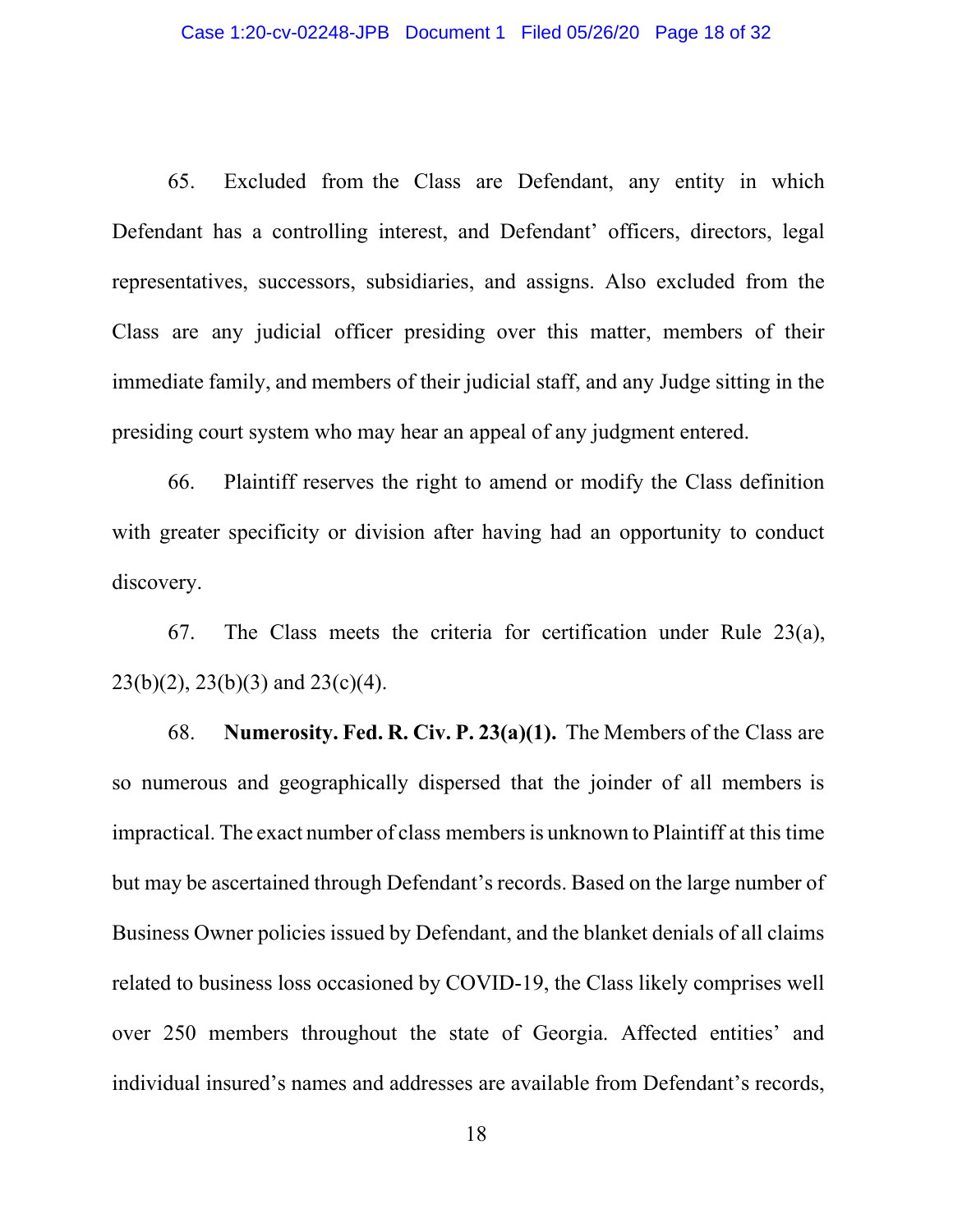and class members may be notified of the pendency of this action by recognized, court-approved notice dissemination methods, which may include electronic mail, U.S. Mail, internet notice, and/or published notice.

69. **Commonality and Predominance: Fed. R. Civ. P. 23(a)(2).** As to the Class, this action involves common questions of law and fact which predominate over any questions affecting individual class members. The terms of Defendant's coverage, exclusions and limitations related to coverages are uniform for those contained within the proposed class, and Defendant breached the terms of those contracts pursuant to a uniform policy of denying all loss of business income claims related to COVID-19. Common questions of law and fact include, but are not limited to:

- a. Whether Defendant's conduct breaches its Contract of Insurance;
- b. Whether the spread of COVID-19 constitutes physical loss or damage to covered premises so as to trigger coverage for loss of Business Income under Defendant's insurance policy;
- c. Whether the "Pollutants and Contaminants" Property Definitions section of the policy applies to COVID-19;
- d. Whether Plaintiff and Members of the Class are entitled to damages, costs, and/or attorneys' fees from Defendant; and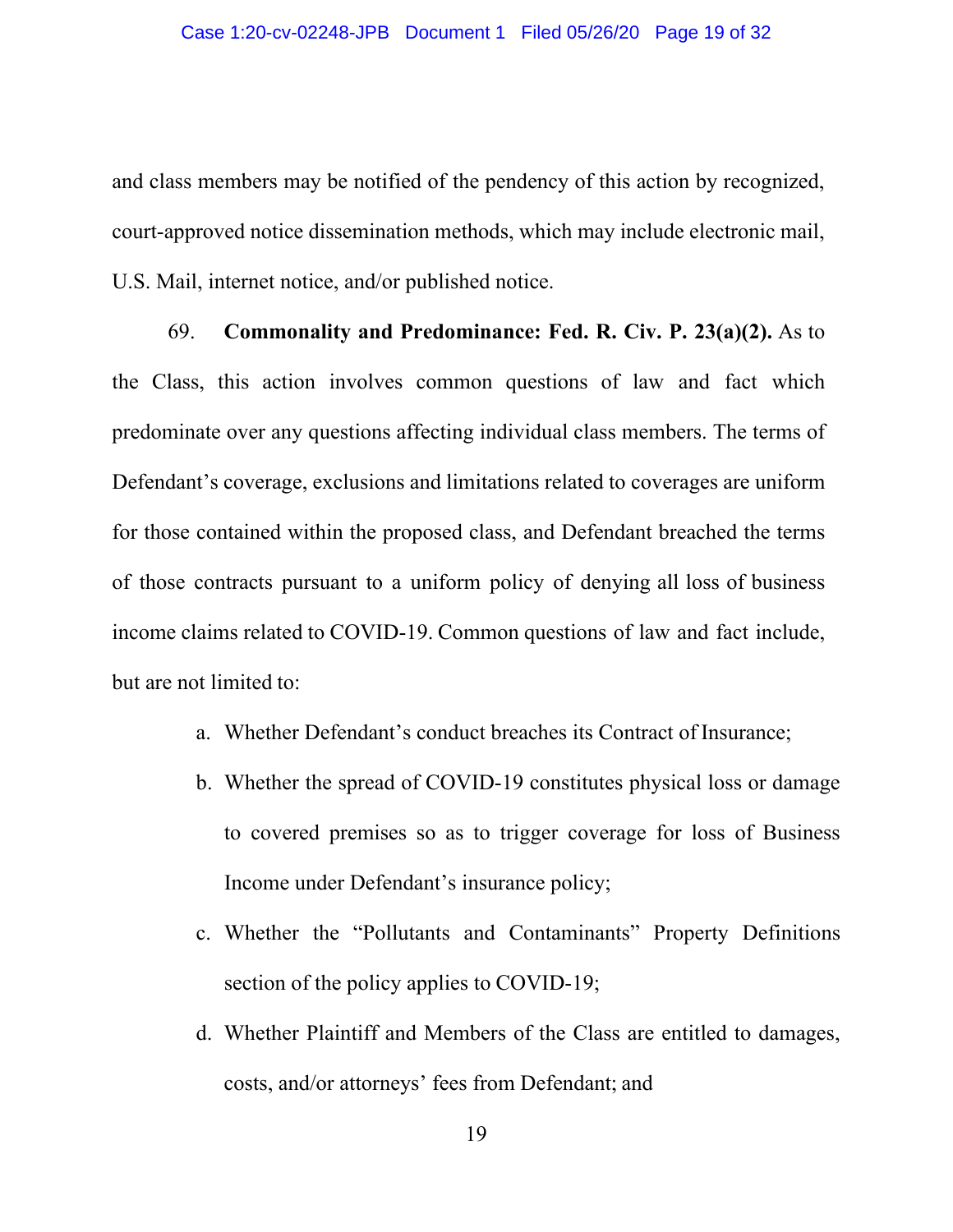e. Whether Plaintiff and Members of the Class are entitled to compensatory damages.

70. **Typicality. Fed. R. Civ. P. 23(a)(3).** As to the Class, Plaintiff claims are typical of other Class Members' claims because Plaintiff and Members of the Class were subjected to the same unlawful conduct and damagedin the same way. Defendant's conduct that gave rise to the claims of Plaintiff and other Class Members (*i.e.*, denying coverage for a covered loss) is the same for all Members of the Class.

71. **Adequacy. Fed. R. Civ. P. 23(a)(4).** Plaintiff is an adequate representative of the Class because Plaintiff is a member of the Class and is committed to pursuing this matter against Defendant to obtain relief for the Class. Plaintiff has no conflicts of interest with the Class. Plaintiff's counsel are competent and experienced in litigating class actions, including extensive experience in litigating insurance coverage claims. Plaintiff intends to vigorously prosecute this case and will fairly and adequately protect the interests of theClass.

72. **Fed. R. Civ. P. 23(b)(2).** Defendant has acted and/or refused to act on grounds generally applicable to the Class, making final injunctive relief or corresponding declaratory relief appropriate. Defendant, through its uniform conduct, acted or refused to act on grounds generally applicable to the Class as a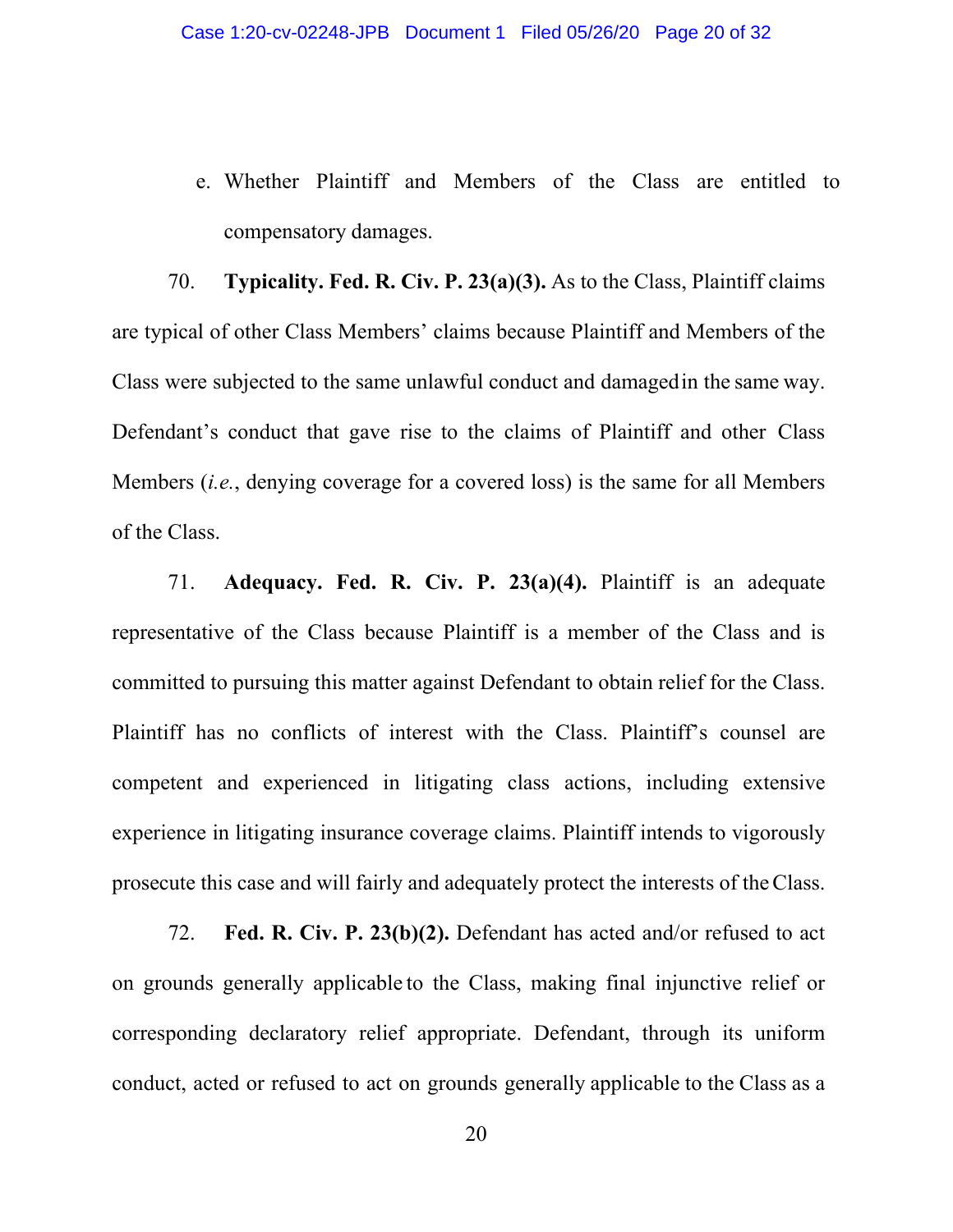whole, making injunctive and declaratory relief appropriate to the Class as a whole. Moreover, Defendant continues to deny claims for covered losses for loss of Business Income resulting from continuing interruptions to its insured's businesses, thus making declaratory relief a live issue and appropriate to the Class as a whole.

73. **Fed. R. Civ. P. 23(b)(3).** There are questions of law and fact common to the Class that under Fed. R. Civ P. 23(b)(3) predominate over any questions solely affecting individual members of the Class, including but not limited to those common questions of law and fact identified in paragraph 69. A class action is superior to all other available methods of fairly and efficiently adjudicating this dispute. The injury sustained by each Class Member, while meaningful on an individual basis, is not of such magnitude that it is economically feasible to prosecute individual actions against Defendant. Even if it were economically feasible, requiring hundreds or thousands of injured plaintiffs to file individual suits would impose an undue burden on the court system and almost certainly lead to inconsistent judgments. By contrast, class treatment will present far fewer management difficulties and provide the benefits of a single adjudication, economies of scale, and comprehensive supervision by a single court.

74. Plaintiff alleges that, based on Defendant's denial of claims for loss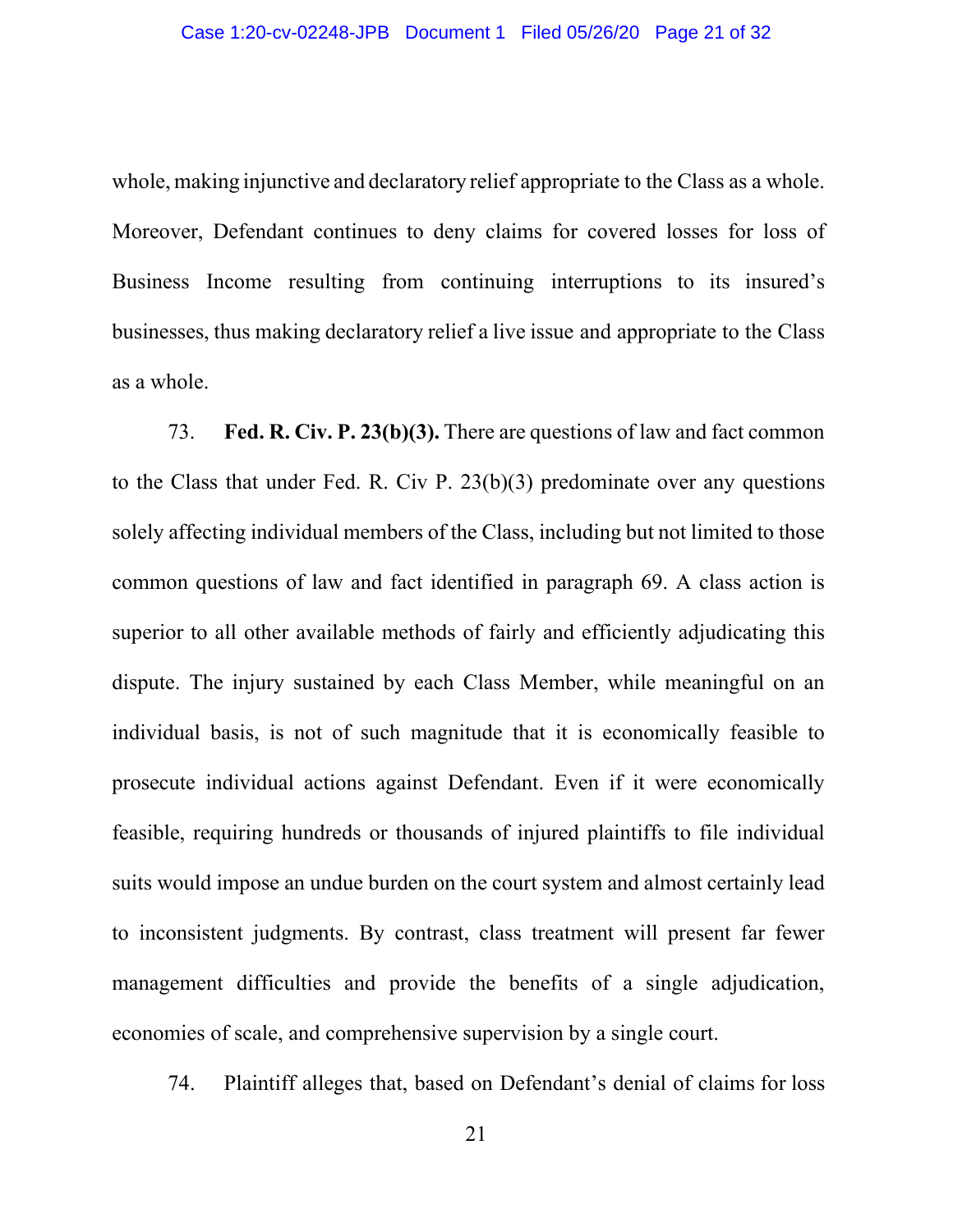of Business Income, Civil Authority and Extra Expense coverage due to the spread of COVID-19 and corresponding shelter-in-place orders, the total claims of individual class members in this action exceed \$5,000,000.00 in the aggregate, exclusive of interest and costs.

#### **COUNT I**

# **BREACH OF CONTRACT – BUSINESS INCOME COVERAGE**

75. Plaintiff realleges and incorporates the preceding paragraphs of the Complaint, as if fully set forth herein.

76. Plaintiff bring this Count individually and on behalf of the other members of the proposed Class.

77. The insurance policies insuring Plaintiff and class members are contracts under which Defendant was paid premiums in exchange for its promise to pay for losses for claims covered by the policy, which does not exclude viruses and/or communicable diseases from coverage or classify viruses as a pollutant.

78. Defendant agreed to pay for Plaintiff's and class members' actual loss of Business Income sustained due to the necessary suspension of practice caused by direct physical loss of or physical damage to property at the scheduled premises.

22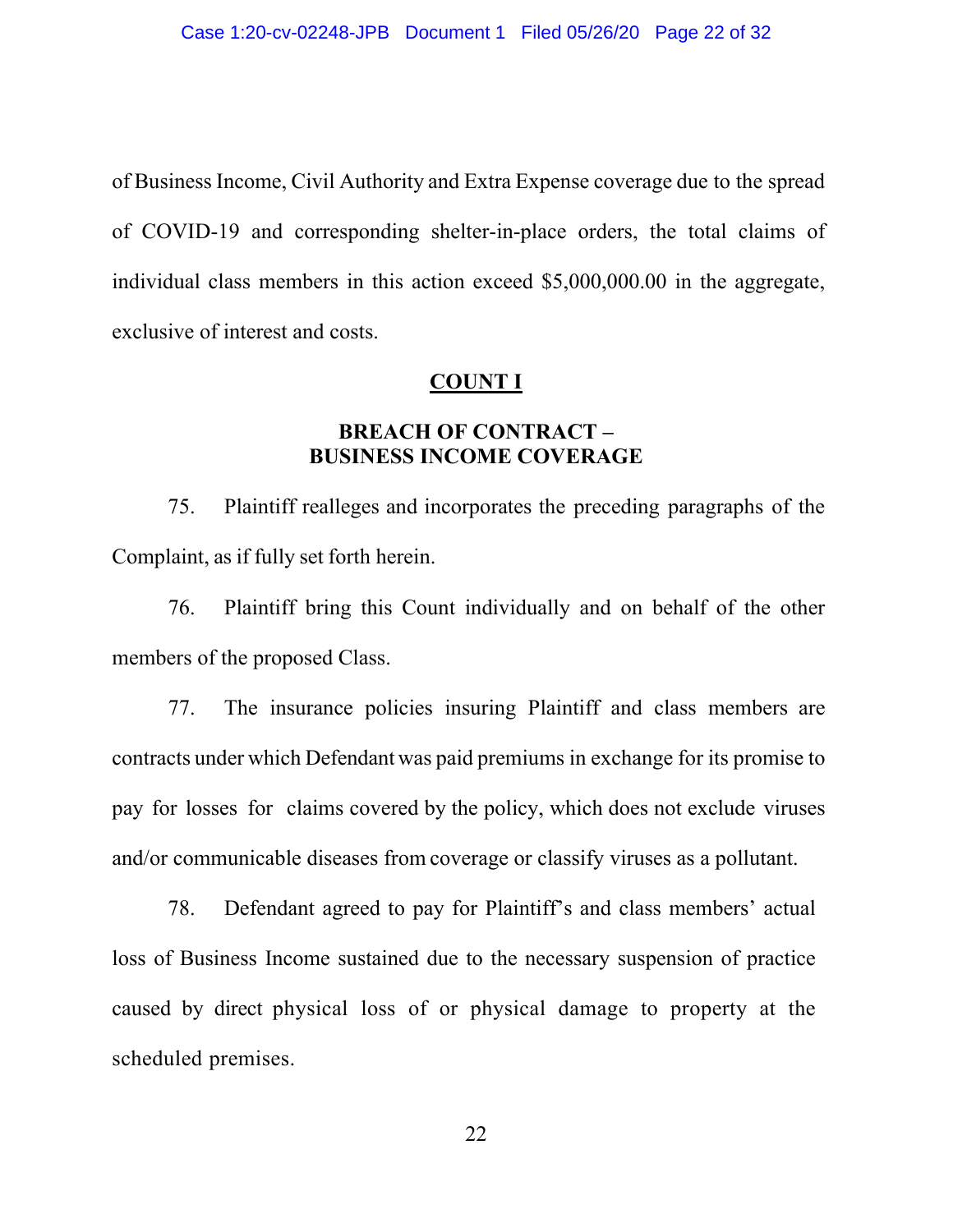79. Defendant agreed to "pay for loss of Business Income that occurs within 12 consecutive months after the date of direct physical loss or physical damage."

80. "Business Income" means "[n]et Income (Net Profit or Loss before income taxes) that would have been earned or incurred if no direct physical loss or physical damage had occurred; and (b) Continuing normal operating expenses incurred, including payroll."

81. COVID-19 caused direct physical loss and damage to Plaintiff's and the other class members' Scheduled Premises, requiring suspension of practice at their Scheduled Premises. Losses caused by COVID-19 thus triggered the Business Income provision of Plaintiff's and the other Business Income class members' insurance policies with Defendant.

82. Plaintiff and the other class members have complied with all applicable provisions of their policies and/or those provisions have been waived by Defendant or Defendant is estopped from asserting them, and yet Defendant has abrogated its insurance coverage obligations pursuant to the policies' clear and unambiguous terms.

83. By denying coverage for any Business Income losses incurred by Plaintiff and the other Business Income class members in connection with the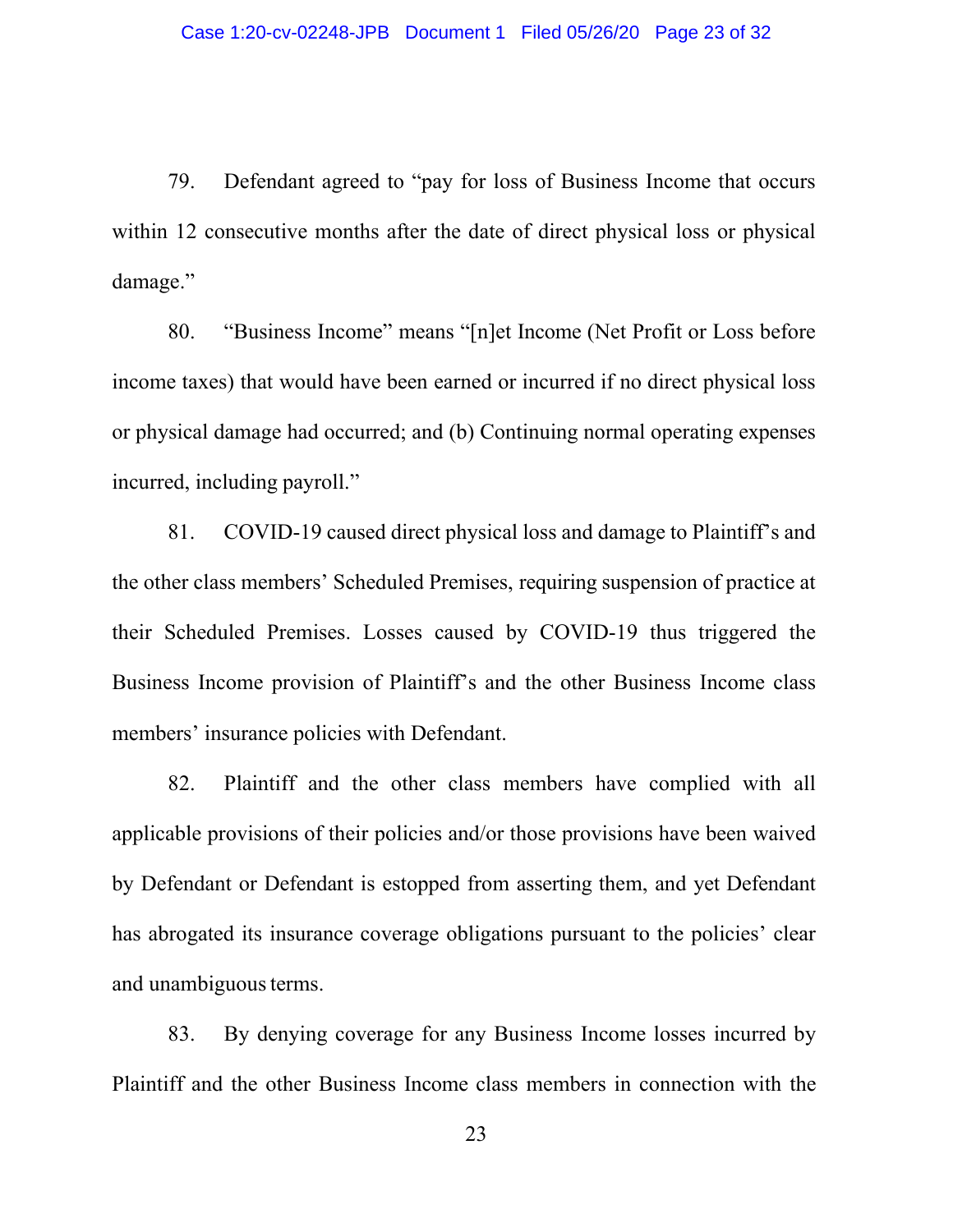COVID-19 pandemic, Defendant has breached its coverage obligations under the policies.

84. As a result of Defendant's breaches of the policies, Plaintiff and the other Business Income class members have sustained substantial damages for which Defendant is liable, in an amount to be established at trial.

### **COUNT II**

### **BREACH OF CONTRACT – CIVIL AUTHORITY COVERAGE**

85. Plaintiff realleges and incorporates the preceding paragraphs of the Complaint, as if fully set forth herein .

86. Plaintiff brings this Count individually and on behalf of the Class.

87. Plaintiff's and class members' insurance policies are contracts under which Defendant was paid premiums in exchange for its promise to pay losses for claims covered by the policy, which does not exclude virus and/or communicable diseases fromcoverage or define them as a pollutant.

88. Defendant promised to pay "the actual loss of Business Income" that a policyholder sustains "when access to [the] 'scheduled premises' is specifically prohibited by order of a civil authority as the direct result of a Covered Cause of Loss to property in the immediate area of [the] 'scheduled premises'".

24 89. The shelter-in-place orders and mandates by relevant civil authorities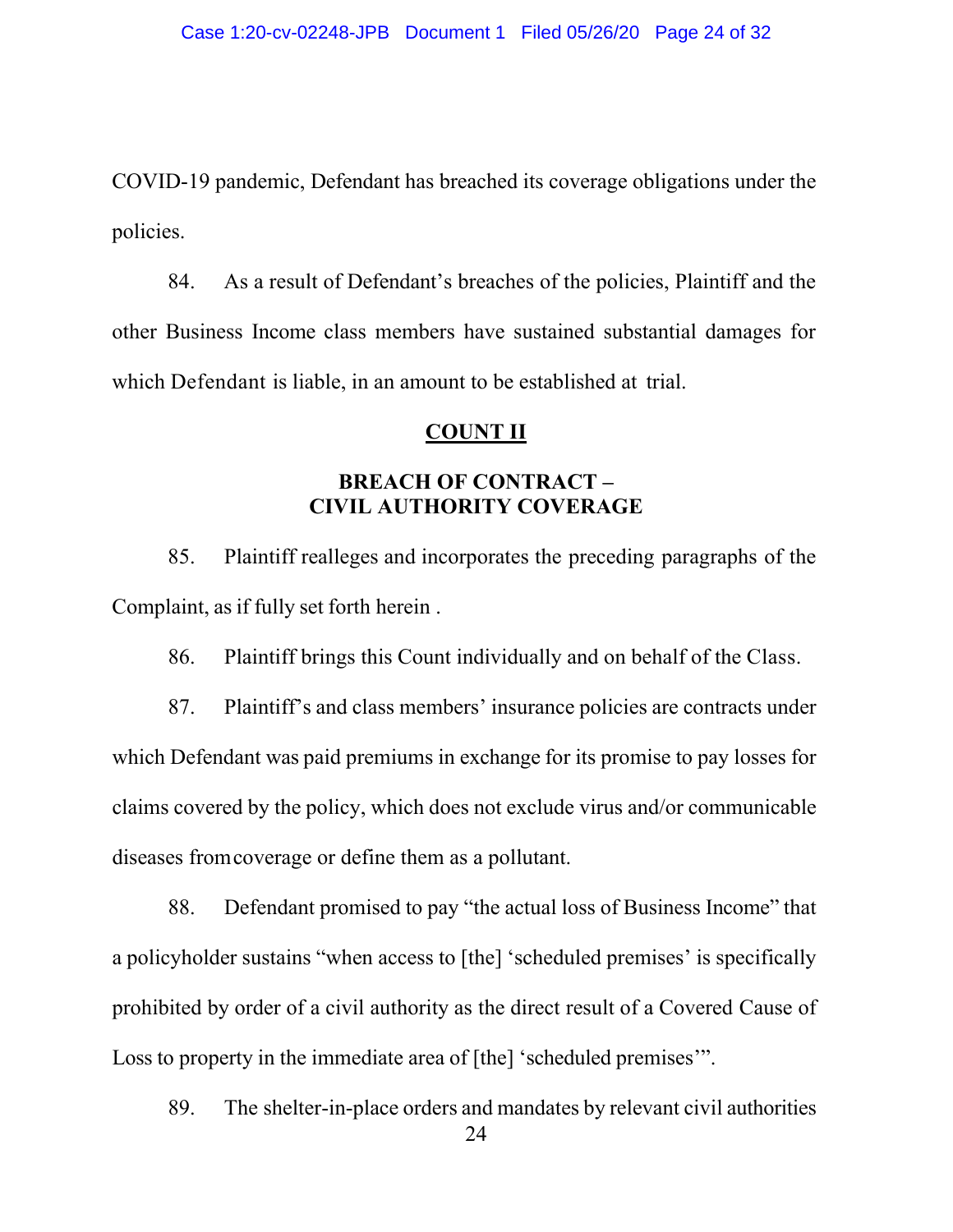triggered the Civil Authority provision under Plaintiff's and the other class members' insurance policies with Defendant.

90. Plaintiff and the other class members have complied with all applicable provisions of the policies and/or those provisions have been waived by Defendant and Defendant is estopped from asserting them, and yet Defendant has abrogated its insurance coverage obligations pursuant to the policies' clear and unambiguous terms.

91. By denying coverage for any practice losses incurred by Plaintiff and class members of the Civil Authority Class in connection with the COVID-19 pandemic, Defendant has breached its coverage obligations under the policies.

92. As a result of Defendant's breaches of the policies, Plaintiff and the other class members have sustained substantial damages for which Defendant is liable, in an amount to be established at trial.

### **COUNT III**

### **BREACH OF CONTRACT – EXTRA EXPENSE COVERAGE**

93. Plaintiff realleges and incorporates by reference the preceding paragraphs of the Complaint as if fully set forth herein.

94. Plaintiff bring this Count individually and on behalf of the Class.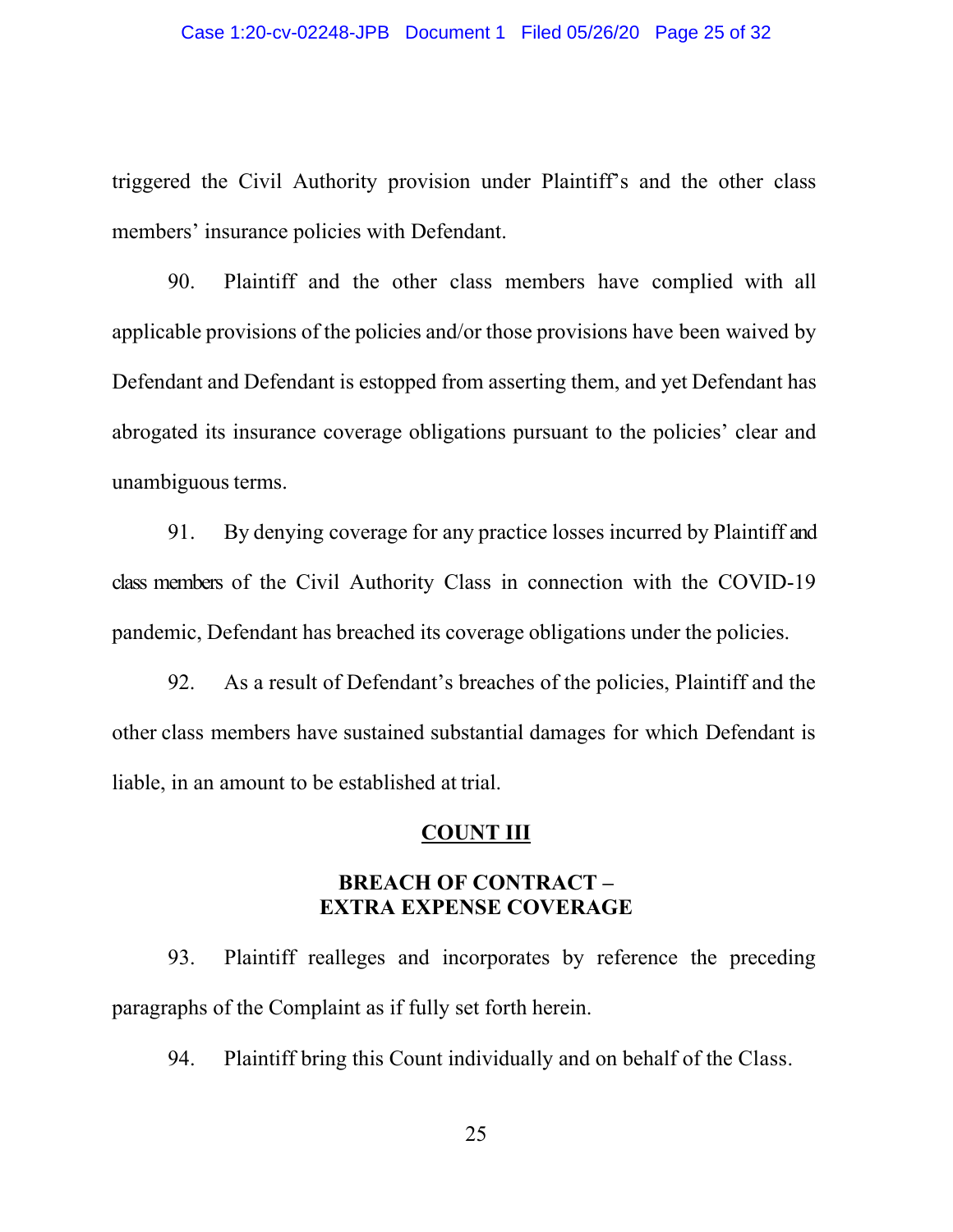95. Plaintiff's and class members' insurance policies are contracts under which Defendant was paid premiums in exchange for its promise to pay losses for claims covered by the policy, which does not exclude virus and/or communicable diseases from coverage or define them as a pollutant.

96. Defendant also agreed to pay necessary Extra Expense that its insureds incur during the "period of restoration" "resulting from a Covered Cause of Loss" to the scheduled premises.

97. "Extra Expense" means expenses necessarily incurred by a policyholder "to avoid or minimize the suspension of business and to continue 'operations'; (b) To minimize the suspension of business if you cannot continue 'operations'; and (c) To repair or replace any property; or during the period of restoration to continue normal services and operations."

98. Due to COVID-19, Plaintiff and the other class members incurred Extra Expense at scheduled premises.

99. Plaintiff and the other class members have complied with all applicable provisions of the policies and/or those provisions have been waived by Defendant or Defendant is estopped from asserting them, and yet Defendant has abrogated its insurance coverage obligations pursuant to the policies' clear and unambiguous terms.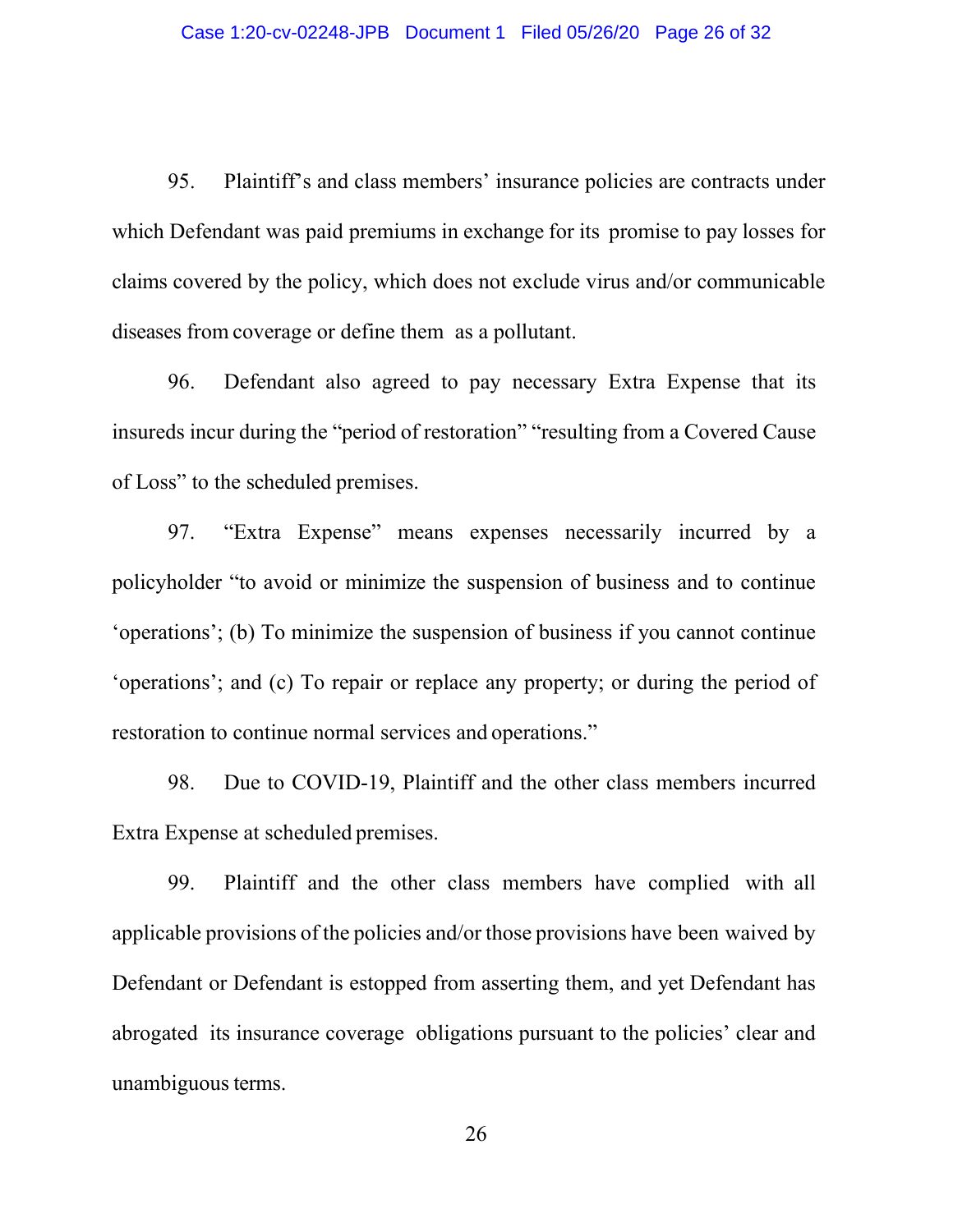100. By denying coverage for any business losses incurred by Plaintiff and class members in connection with the COVID-19 pandemic, Defendant has breached its coverage obligations under the policies.

101. As a result of Defendant's breaches of the policies, Plaintiff and the other class members have sustained substantialdamages for which Defendant is liable, in an amount to be established at trial.

#### **COUNT IV**

### **DECLARATORY JUDGMENT (BUSINESS INCOME, CIVIL AUTHORITY, AND/OR EXTRA EXPENSE COVERAGE)**

102. Plaintiff realleges and incorporates by reference the preceding paragraphs of the Complaint as if fully set forth herein.

103. Plaintiff brings this Count individually and on behalf of class members who purchased Business Income, Civil Authority, and/or Extra Expenses Coverage.

104. Plaintiff's and class members insurance policies are contracts under which Defendant was paid premiums in exchange for its promise to pay Plaintiff's and the other Class Members' losses for claims covered by the policies.

105. Plaintiff and the Class Members have complied with all applicable provisions of the policies and/or those provisions have been waived by Defendant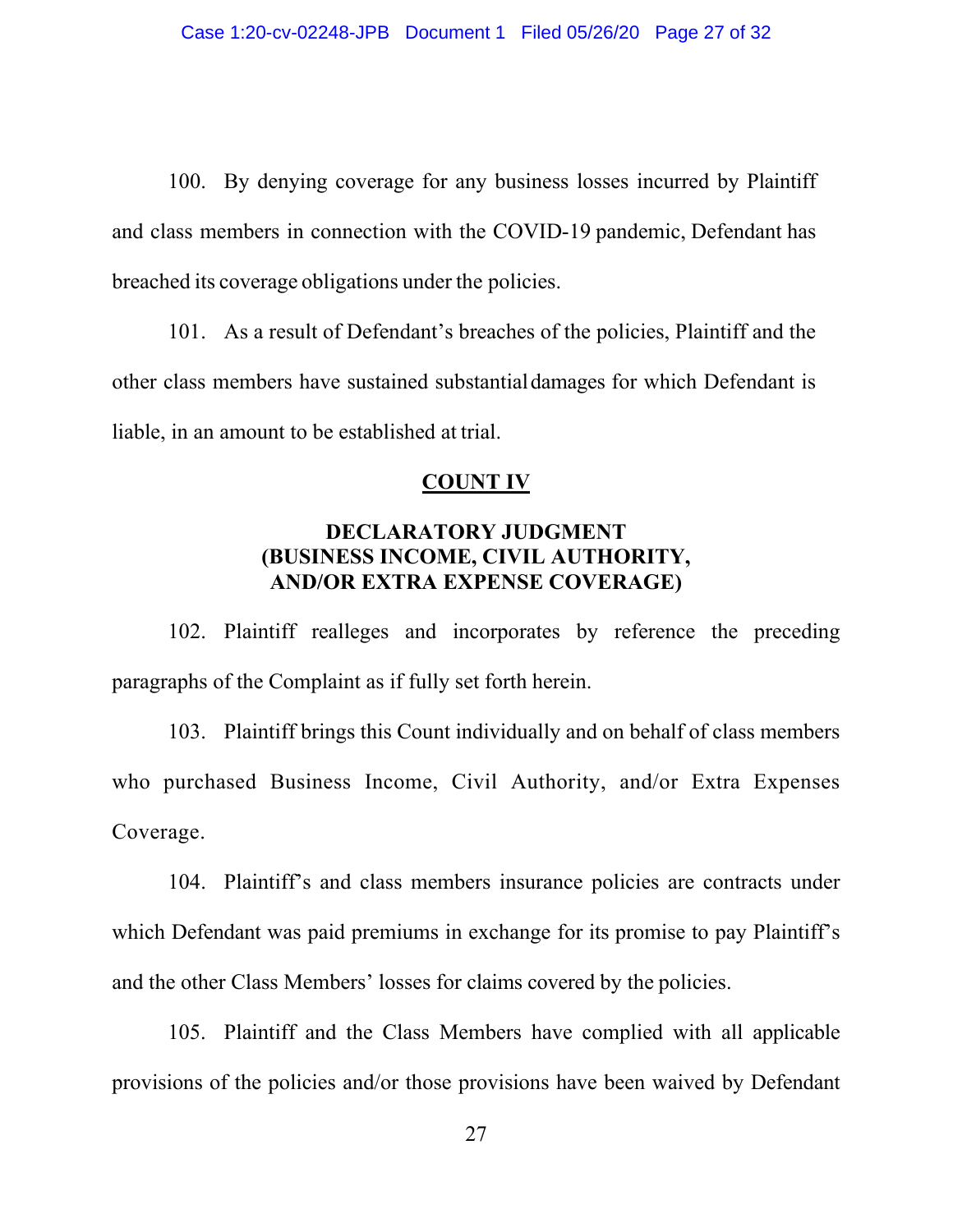or Defendant is estopped from asserting them, and yet Defendant has abrogated its insurance coverage obligations pursuant to the policies' clear and unambiguous terms and has wrongfully and illegally refused to provide coverage to which Plaintiff and other members of the Business Income Class are entitled.

106. Defendant has denied claims related to COVID-19 on a uniform and class wide basis, without individual bases or investigations, such that the Court can render declaratory judgment irrespective of whether class members have filed a claim.

107. An actual case or controversy exists regarding Plaintiff's and the other class members' rights and Defendant's obligations under the policies to reimburse them for the full amount of Business Income losses, Civil Authority and/or Extra Expense losses in connection with suspension of their practices stemming from the COVID-19 pandemic.

108. Pursuant to 28 U.S.C. § 2201, Plaintiff and the other class members seek a declaratory judgment from this Court declaring the following:

- a. Business Income losses incurred in connection with the necessary interruption of their practices stemming from the COVID-19 pandemic, are insured losses under their policies;
- b. Civil Authority losses incurred in connection with the necessary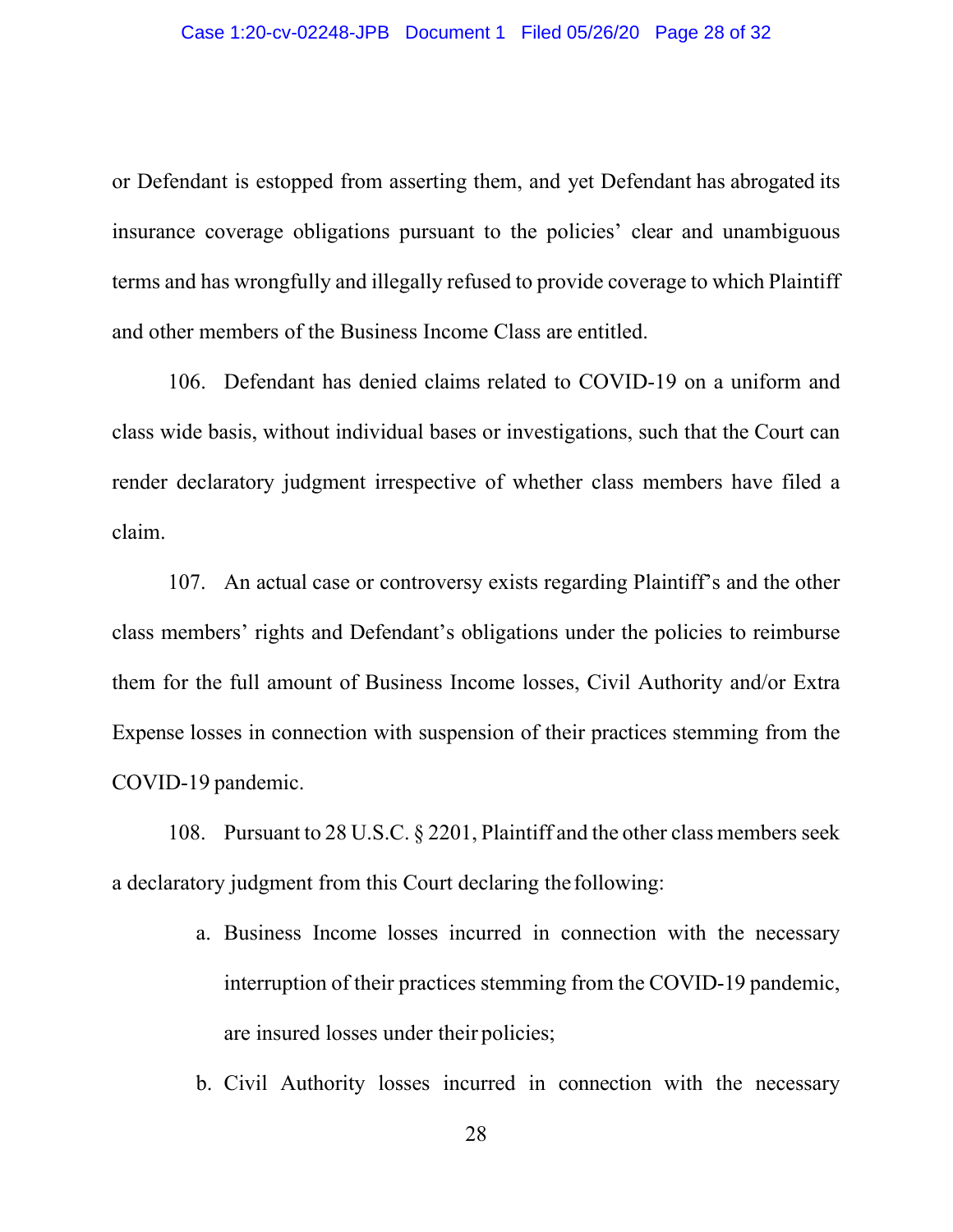interruption of their practices stemming from the COVID-19 pandemic, are insured losses under their policies;

- c. Extra Expense losses incurred in connection with the necessary interruption of their practices stemming from the COVID-19 pandemic, are insured losses under their policies; and
- d. Defendant is obligated to pay Plaintiff and the other Class members for the full amount of the Business Income, Civil Authority and Extra Expense losses incurred and to be incurred in connection with the period of restoration and the necessary interruption of their practices stemming from the COVID-19 pandemic.

#### **COUNT V**

#### **EXPENSES OF LITIGATION (O.C.G.A. § 13-6-11)**

109. Plaintiff realleges and incorporates by reference the preceding paragraphs of the Complaint as if fully set forth herein.

110. Defendant has acted in bad faith, been stubbornly litigious, and caused Plaintiff and class members unnecessary trouble and expense by the failure to comply with the clear requirements of the policies and Georgia law.

111. There is no legal justification for Defendant's conduct in failing to pay Plaintiff and class members claims for Business Income, Civil Authority,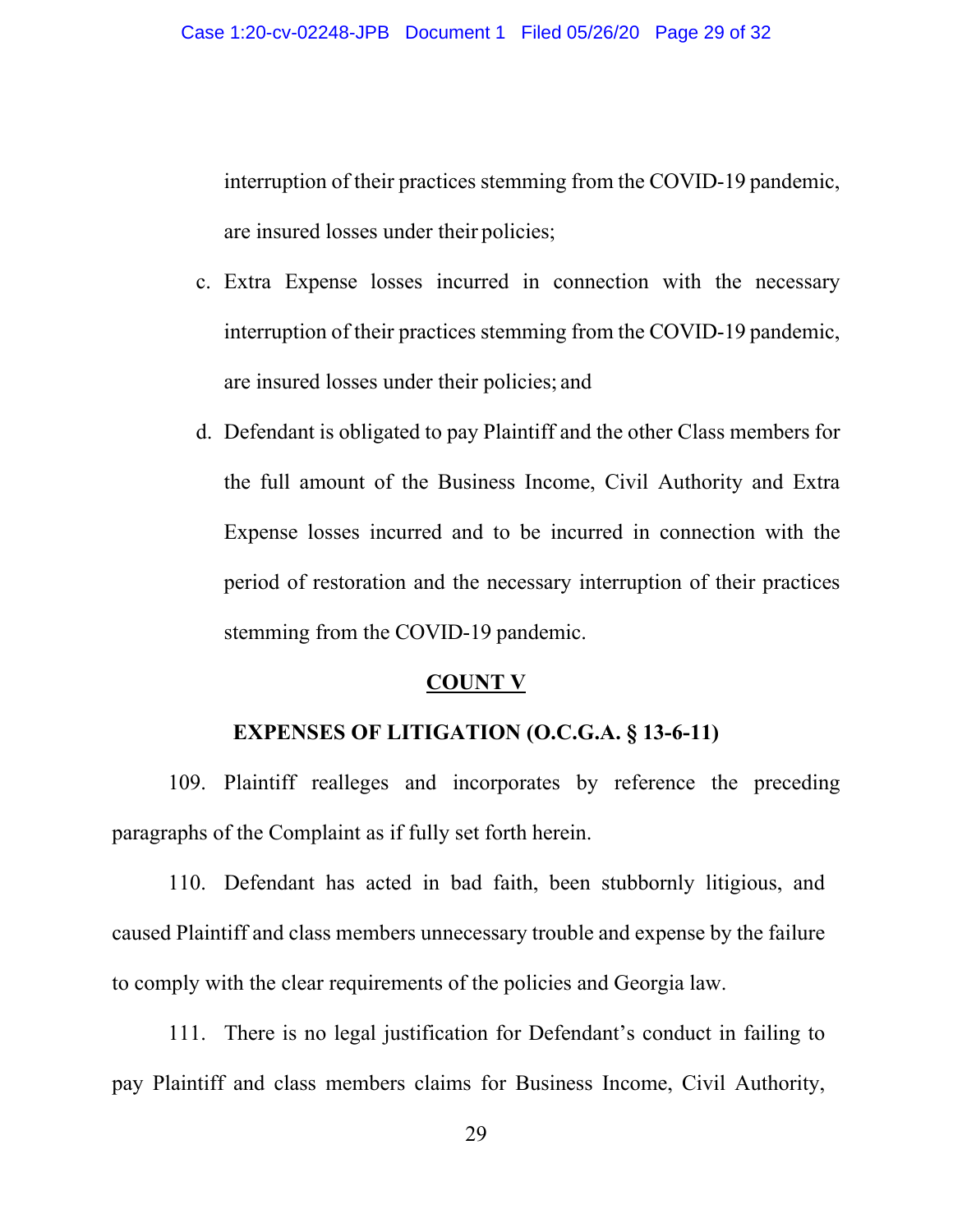and/or Extra Expense losses incurred and to be incurred in connection with the period of restoration and the necessary interruption of their practices stemming from the COVID-19 pandemic.

112. Plaintiffs and class members are entitled to, and expressly pray for, expenses of litigation, including all attorneys' fees and costs pursuant to O.C.G.A. § 13-6-11.

#### **PRAYER FOR RELIEF**

**WHEREFORE**, Plaintiff, individually and on behalf of the Class, demands a trial by jury on all triable issues and seek judgment as follows:

- A. For an order certifying this action as a class action on behalf of the Class, with Plaintiff as class representative;
- B. For an award of compensatory damages in amounts owed under the policies and Georgia law;
- C. For all other damages according to proof;
- D. For a declaratory judgment that Defendant's policies required and continue to require Defendant to pay for the full amount of the Business Income, Civil Authority and Extra Expense losses incurred in connection with the period of restoration and the necessary interruption stemming from the COVID-19 pandemic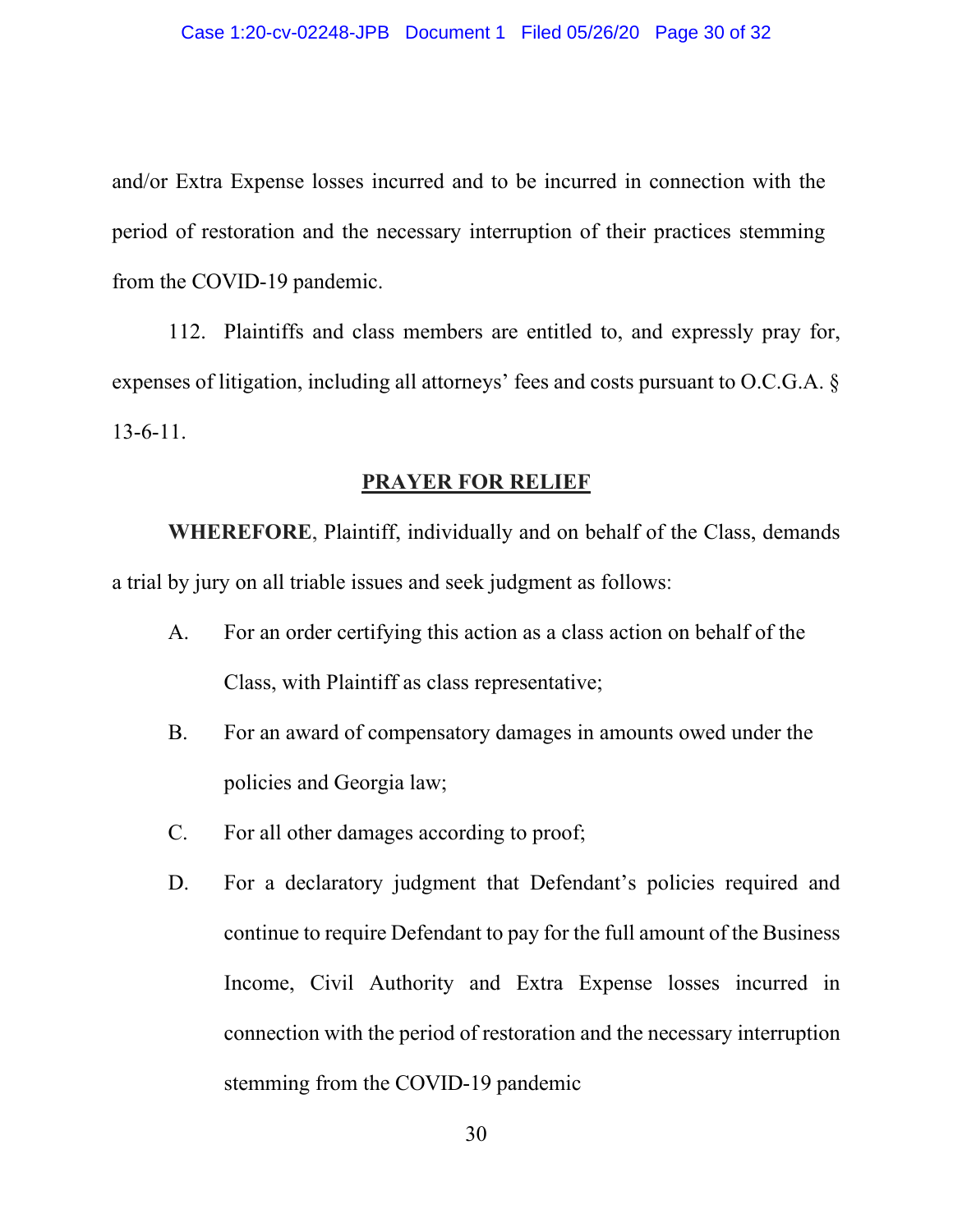- E. For an award of attorneys' fees and expenses pursuant to O.C.G.A. § 13-6-11 and other applicable law;
- F. For costs of suit incurred herein;
- G. For prejudgment and post judgment interests on any amounts awarded; and
- H. For such other relief as this Court deems just and proper.

# **JURY TRIAL DEMANDED**

Pursuant to Rule 38(b) of the Federal Rules of Civil Procedure, Plaintiff demands a trial by jury on all questions of fact raised by this Complaint.

Respectfully submitted this May 26, 2020,

# **HALL & LAMPROS, LLP**

*/s/ Andrew Lampros* Andrew Lampros Ga. Bar #432328 Christopher B. Hall Ga. Bar # 318380 Gordon Van Remmen Ga. Bar #215512

400 Galleria Pkwy SE Suite 1150 Atlanta, GA 30339 Tel.: (404) 876-8100 Fax: (404) 876-3477 alampros@hallandlampros.com chall@hallandlampros.com [gordon@hallandlampros.com](mailto:gordon@hallandlampros.com)